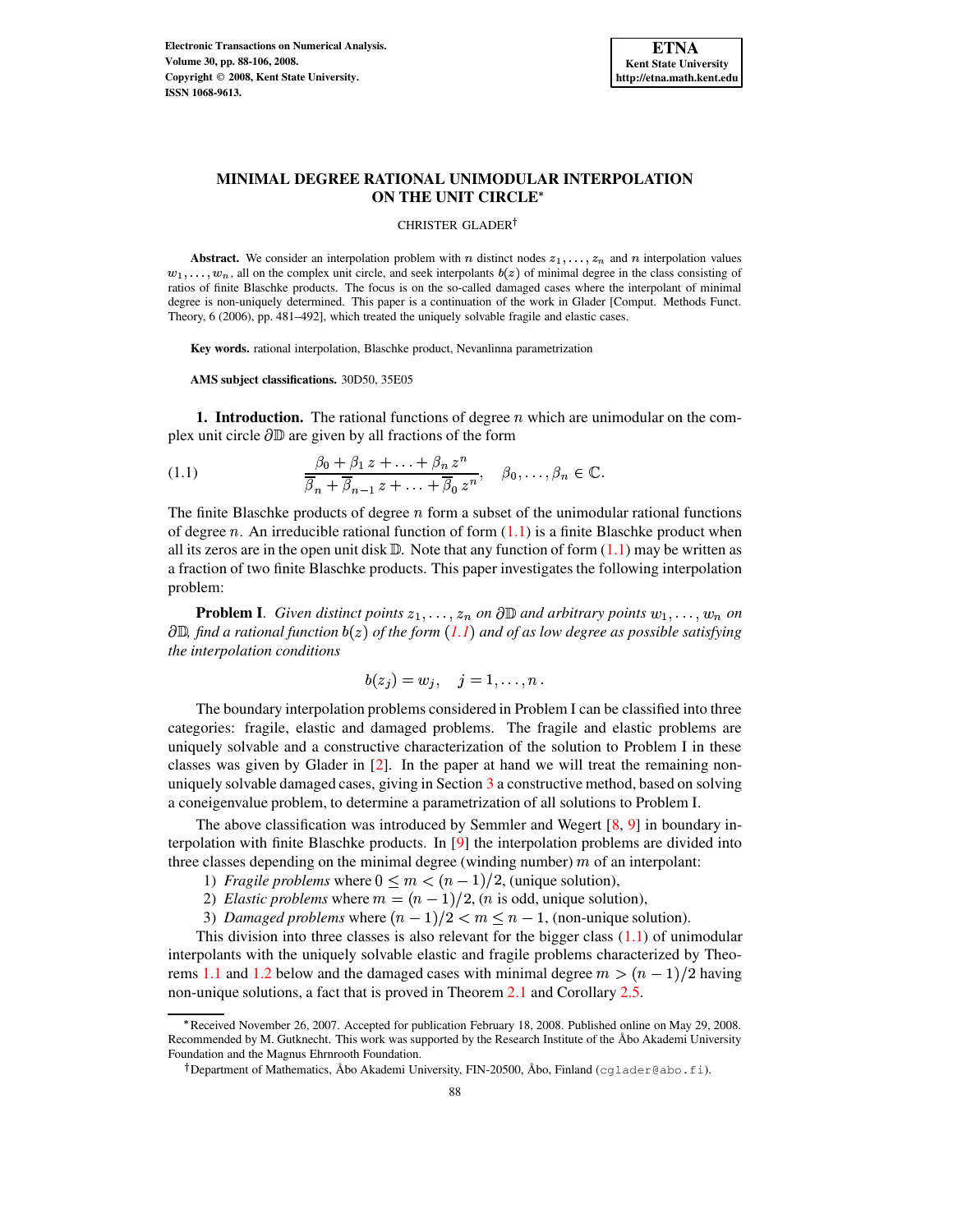It was noted by Glader [\[2\]](#page-18-0) that the minimal degree in unimodular interpolation generically satisfies  $m = \lfloor n/2 \rfloor$ , and in the case of even  $n = 2m$  we show in Theorem [2.1](#page-2-2) in Section [2](#page-2-3) that if Problem I is damaged with minimal degree  $m' = m = n/2$ , then all solutions  $b(z)$  are given by a Nevanlinna parametrization

<span id="page-1-0"></span>(1.2) 
$$
b(z) = \frac{P(z) e^{i\theta} + Q(z)}{R(z) e^{i\theta} + S(z)},
$$

with polynomials  $P, Q, R, S$  that can be computed by a recursive procedure. This does not hold for other damaged problems, which is proved in Corollary [2.5.](#page-7-0) Also note, for instance by choosing  $w_1 = \ldots = w_{n-1} \neq w_n$ , that the minimal degree of a damaged Problem I can be  $m' = n - 1$ .

It is clear by in [\[2,](#page-18-0) Theorem 2.1] that if Problem I is fragile or elastic in the subclass of finite Blaschke products, then this will also be the case in the class of unimodular interpolants, but a damaged Problem I for Blaschke products may not be damaged for unimodular interpolants, for example choosing

$$
\omega = e^{2\pi i/3}, z_i = \omega^j, w_i = \omega^{2j}, j = 1, 2, 3,
$$

gives a damaged Problem I for Blaschke products and an elastic unimodular problem with the solution  $b(z) = 1/z$ . Also if we have a damaged unimodular Problem I, then the minimal degree may be strictly less than the minimal degree of the corresponding Problem I for Blaschke products, which is demonstrated in the concluding example of Section [3.](#page-8-0)

The study of interpolation problems on  $\partial\mathbb{D}$  with unimodular rational functions has a beginning in the 1965 paper by Cantor and Phelps [\[1\]](#page-18-3), where they nonconstructively showed that there is always a finite Blaschke product interpolating the data. Younis [\[10\]](#page-18-4) showed in 1980 how to construct an interpolating Blaschke product which is of degree at most  $n^2 - n$ . In 1987, Jones and Ruscheweyh [\[7\]](#page-18-5) proved nonconstructively that there always exists an interpolating Blaschke product of degree at most  $n-1$ .

In the last few years there has been a renewed interest in both topological aspects of boundary interpolation (see Semmler and Wegert [\[8,](#page-18-1) [9\]](#page-18-2)) and construction of (minimal degree) interpolants; see Glader  $[2]$ , Glader and Lindström  $[3]$ , Gorkin and Rhodes  $[4]$ , Hjelle  $[5]$  and Semmler and Wegert [\[8,](#page-18-1) [9\]](#page-18-2).

Our aim is to complete the investigation started in [\[2\]](#page-18-0) by considering the class of damaged interpolation problems. In order to conveniently do this we will restate some results from [\[2\]](#page-18-0) that will be needed in Sections [2](#page-2-3) and [3.](#page-8-0)

Suppose that we have *n* distinct points  $z_1, \ldots, z_n$  and *n* arbitrary points  $w_1, \ldots, w_n$  on the unit circle. For even n define  $m = n/2$  and for odd n let  $m = (n-1)/2$ . We may without restriction assume that  $z_1 = w_1 = 1$  (by choosing suitable rotations of the interpolation data). Exclude the trivial case where  $w_1 = w_2 = \ldots = w_n = 1$ . For  $m' = 1, 2, \ldots, m$  we define the  $(2m'+2) \times (2m'+2)$  square matrix  $A_{m'}$ , where  $l := 2m'+1$ , by

<span id="page-1-1"></span>
$$
(1.3) \quad A_{m'} = \left[ \begin{array}{ccccccccc} 1 & z_1 & \ldots & z_1^{m'} & -w_1 & -w_1 z_1 & \ldots & -w_1 z_1^{m'} \\ & \vdots & & & & \vdots & & \\ 1 & z_l & \ldots & z_l^{m'} & -w_l & -w_l z_l & \ldots & -w_l z_l^{m'} \\ 1 & 1 & \ldots & 1 & 0 & 0 & \ldots & 0 \end{array} \right].
$$

The following result in [\[2\]](#page-18-0) gives a constructive description of the elastic cases.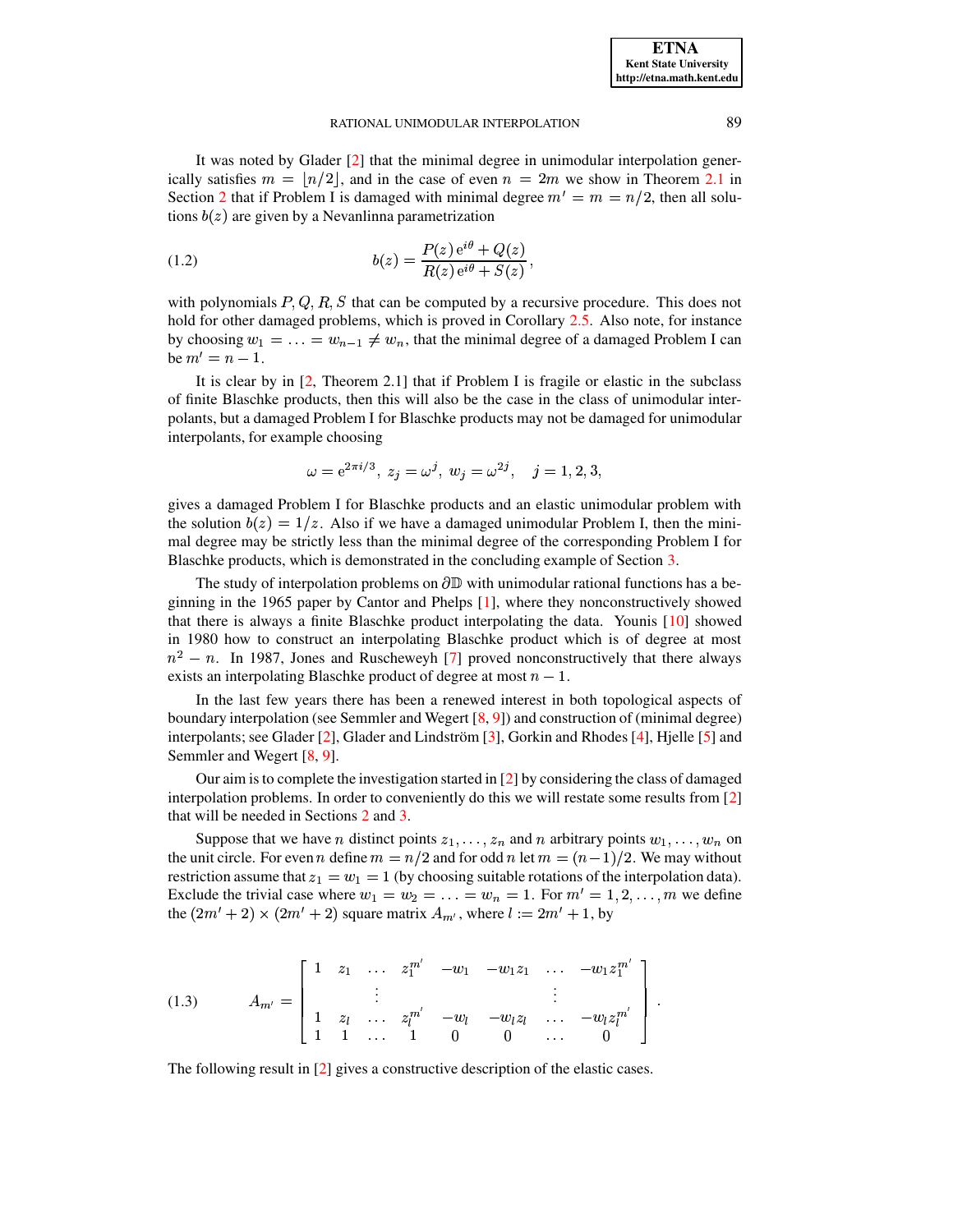<span id="page-2-0"></span>**THEOREM** 1.1. Suppose that we have  $n = 2m + 1$  distinct points  $z_1, \ldots, z_n$  and n *arbitrary points*  $w_1, \ldots, w_n$  *on the unit circle, such that*  $z_1 = w_1 = 1$ *. Problem I has a solution*  $b(z)$  *of irreducible degree*  $m$  *if and only if*  $\det A_m \neq 0$  *and the unique solution*  $x = (\alpha_0, \ldots, \alpha_m, \overline{\alpha}_m, \ldots, \overline{\alpha}_0)^T$  to the square linear system

<span id="page-2-4"></span>
$$
(1.4) \t\t A_m x = (0, \dots, 0, 1)^T
$$

satisfies  $p(z_j) \neq 0, j = 1, ..., n$ , where  $p(z) := \alpha_0 + \alpha_1 z + ... + \alpha_m z^m$ . *If* there exists an *irreducible solution*  $b(z)$  *of degree*  $m$  *to Problem I*, *then it is given by* 

<span id="page-2-7"></span>(1.5) 
$$
b(z) = \frac{\alpha_0 + \alpha_1 z + \ldots + \alpha_m z^m}{\overline{\alpha}_m + \overline{\alpha}_{m-1} z + \ldots + \overline{\alpha}_0 z^m},
$$

where the coefficients are obtained from the solution  $x$  to  $(1.4)$  $(1.4)$  $(1.4)$ .

<span id="page-2-1"></span>In the fragile cases we have to append an additional condition to the ones in Theorem [1.1.](#page-2-0) The next theorem is also found in [\[2\]](#page-18-0).

THEOREM 1.2. *Suppose that we have*  $n = 2m + 1$  *or*  $n = 2m$  *distinct points*  $z_1, \ldots, z_n$ *and n arbitrary points*  $w_1, \ldots, w_n$  *on the unit circle, such that*  $z_1 = w_1 = 1$ *. Problem I*  $h$ as a solution  $b(z)$  of irreducible degree  $m' < m$  if and only if  $\det A_{m'} \neq 0$  and the unique  $solution x = (\alpha_0, \ldots, \alpha_{m'}, \overline{\alpha}_{m'}, \ldots, \overline{\alpha}_0)^T$  to the square linear system

<span id="page-2-6"></span>
$$
(1.6) \t A_{m'} x = (0, \ldots, 0, 1)^T
$$

satisfies  $p(z_j) \neq 0$ ,  $j = 1, \ldots, 2m' + 1$ , where  $p(z) := \alpha_0 + \alpha_1 z + \ldots + \alpha_{m'} z^{m'}$ , and *additionally* the function  $b(z)$  formed by the components in x and defined by [\(1.7\)](#page-2-5) satisfies  $b(z_i) = w_i, \; j = 2m'+2,\ldots,n.$ 

*If* there exists an irreducible solution  $b(z)$  to Problem *I* of degree  $m' < m$  in the case  $n = 2m + 1$  or  $n = 2m$ , then

<span id="page-2-5"></span>(1.7) 
$$
b(z) = \frac{\alpha_0 + \alpha_1 z + \ldots + \alpha_{m'} z^{m'}}{\overline{\alpha}_{m'} + \overline{\alpha}_{m'-1} z + \ldots + \overline{\alpha}_0 z^{m'}},
$$

where the coefficients are obtained from the solution  $x$  to  $(1.6)$  $(1.6)$  $(1.6)$ .

<span id="page-2-3"></span>**2. Parametrization through recursion.** The following theorem and corollary characterizes the damaged problems having solutionsrepresentable by a Nevanlinna parametrization and the proof of Theorem [2.1](#page-2-2) gives a recursive procedure to construct the parametrization in [\(1.2\)](#page-1-0). A small example with  $n = 5$  at the end of the section demonstrates the sparsity of both fragile problems and damaged problems with minmal degree  $m' > \lfloor n/2 \rfloor$ .

<span id="page-2-2"></span>**THEOREM 2.1. Suppose that we have**  $n = 2m$  **distinct points**  $z_1, \ldots, z_n$  **and**  $n$  **arbitrary**  $p$ *oints*  $w_1, \ldots, w_n$  *on the unit circle and that Problem I is damaged with minimal degree*  $m' = m = n/2$ . Then we can find polynomials  $P, Q, R, S$  of degree at most  $m'$  such that *all solutions*  $b(z)$  *to Problem I* are given by the *Nevanlinna* parametrization [\(1.2\)](#page-1-0) for such  $\theta \in [0, 2\pi)$  that do not produce any poles on the unit circle. There are at most n such  $e$ xceptional values of  $\theta$  and zero-pole cancellation in [\(1.2\)](#page-1-0) on  $\partial \mathbb{D}$  occurs precisely in the set  $I_m = \{z_1, \ldots, z_n\}$  when  $\theta$  runs through  $[0, 2\pi)$ .

*Proof.* 1. Consider first the distinct interpolation nodes  $z_1, z_2$  and the distinct interpolation values  $w_1, w_2$ .

1.1. Assume that  $w_1 z_2 \neq w_2 z_1$ , (i.e., the  $w_j$ 's are not a simple rotation of the  $z_j$ 's). Using the ansatz

$$
b(z) = \frac{a_0 + ib_0 + (a_1 + ib_1)z}{a_1 - ib_1 + (a_0 - ib_0)z}, \quad a_j, b_j \in \mathbb{R},
$$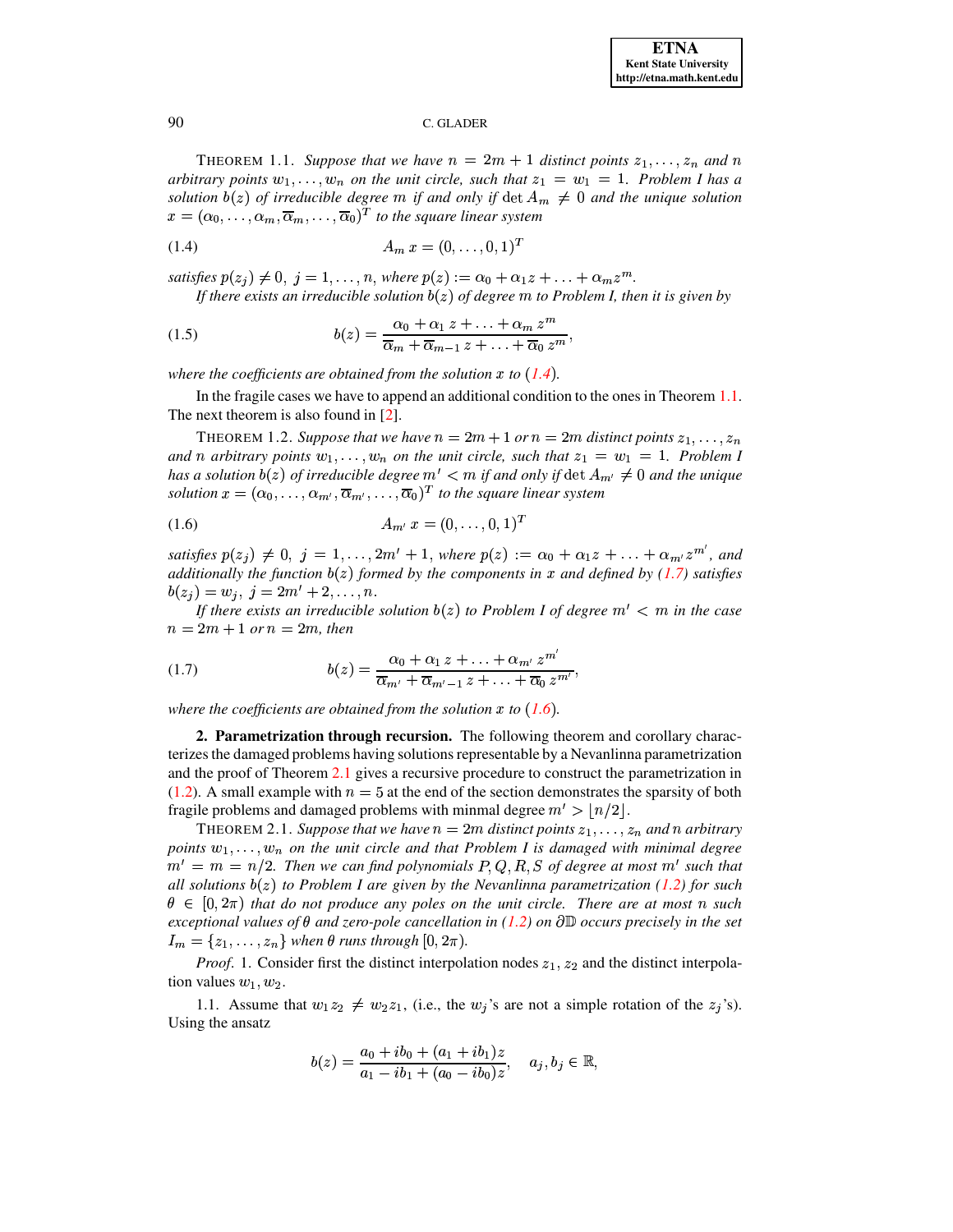: "

# RATIONAL UNIMODULAR INTERPOLATION 91

and the interpolation conditions  $b(z_j) = w_j$ ,  $j = 1, 2$ , we can deduce that all rational unimodular interpolants of exact degree 1 are obtained by the parametrization

<span id="page-3-0"></span>(2.1) 
$$
B_1(z) = \frac{P_1(z) e^{i\theta} + Q_1(z)}{R_1(z) e^{i\theta} + S_1(z)}
$$

for those parameter values  $\theta \in [0, 2\pi)$  that give a pole in [\(2.1\)](#page-3-0) that is not on the unit circle, and where

<span id="page-3-1"></span>(2.2) 
$$
P_1(z) = w_2(w_2z_1 - w_1z_2) + w_2(w_1 - w_2)z,
$$

$$
Q_1(z) = w_1w_2(z_2 - z_1)z,
$$

$$
R_1(z) = w_2(z_1 - z_2),
$$

$$
S_1(z) = (w_2 - w_1)z_1z_2 + (w_1z_2 - w_2z_1)z.
$$

There are two exceptional values of  $\theta$ , namely

 $\sim$   $\sim$   $\sim$ 

$$
\mathrm{e}^{\mathrm{i}\theta}=w_1\overline{w}_2z_2\,(\neq z_1)\ \Rightarrow\ B_1(z)\equiv w_1\quad\text{and}\quad \mathrm{e}^{\mathrm{i}\theta}=z_1\ \Rightarrow\ B_1(z)\equiv w_2\,,
$$

and the corresponding zeros and poles that are cancelled on the unit circle are given by  $z=z_2$ and  $z = z_1$ , respectively.

If  $w_1z_1 \neq w_2z_2$  (or  $w_1z_1 = w_2z_2$ ), then the set of all zeros of  $B_1(z)$  in [\(2.1\)](#page-3-0) when  $\theta$ runs through all but the two exceptional values in  $[0, 2\pi)$  form a circle (or a line) that goes through the points  $z_1$  and  $z_2$ , but does not include them, and the circle (or the line) does not pass through  $z = 0$ .

1.2. Assume now that  $w_1 z_2 = w_2 z_1$ , so the interpolation values are a rotation of the nodes. In this case, with the polynomials in  $(2.2)$ , the parametrization in  $(2.1)$  breaks down to one solution,  $B_1(z) = w_1 \overline{z}_1 z$ , so we need to find new polynomials for the parametrization.

1.2.1. Assume further that  $z_2 \neq -z_1$ . Then with the same ansatz as in part 1.1 of the proof we obtain the polynomials

<span id="page-3-2"></span>(2.3)  
\n
$$
P_1(z) = w_1 z_1 z_2 - (w_1 + w_2) z_1 z,
$$
\n
$$
Q_1(z) = -w_1 w_2 z_1,
$$
\n
$$
R_1(z) = -z_1 z,
$$
\n
$$
S_1(z) = -(w_1 + w_2) z_1 + w_1 z,
$$

in the parametrization [\(2.1\)](#page-3-0) of all solutions. The exceptional values of  $\theta$  are given by

$$
e^{i\theta} = -w_1\overline{z}_2 \implies B_1(z) \equiv w_1
$$
 and  $e^{i\theta} = -w_2\overline{z}_1 \implies B_1(z) \equiv w_2$ ,

with corresponding zero-pole cancellation in  $z = z_2$  and  $z = z_1$ , respectively.

1.2.2. Assume now that  $z_2 = -z_1$ . With the polynomials in [\(2.3\)](#page-3-2) the parametrization breaks down to one solution,  $B_1(z) = w_1 z_1/z$ . To obtain all solutions we use the polynomials

<span id="page-3-3"></span>(2.4) 
$$
P_1(z) = w_1(z - iz_1), \quad Q_1(z) = -w_1(iz_1 + z),
$$

$$
R_1(z) = z_1 - iz, \quad S_1(z) = -z_1 - iz,
$$

with the two exceptional values of  $\theta$  given by

$$
e^{i\theta} = -i \Rightarrow B_1(z) \equiv w_1
$$
 and  $e^{i\theta} = i \Rightarrow B_1(z) \equiv w_2 (= -w_1)$ ,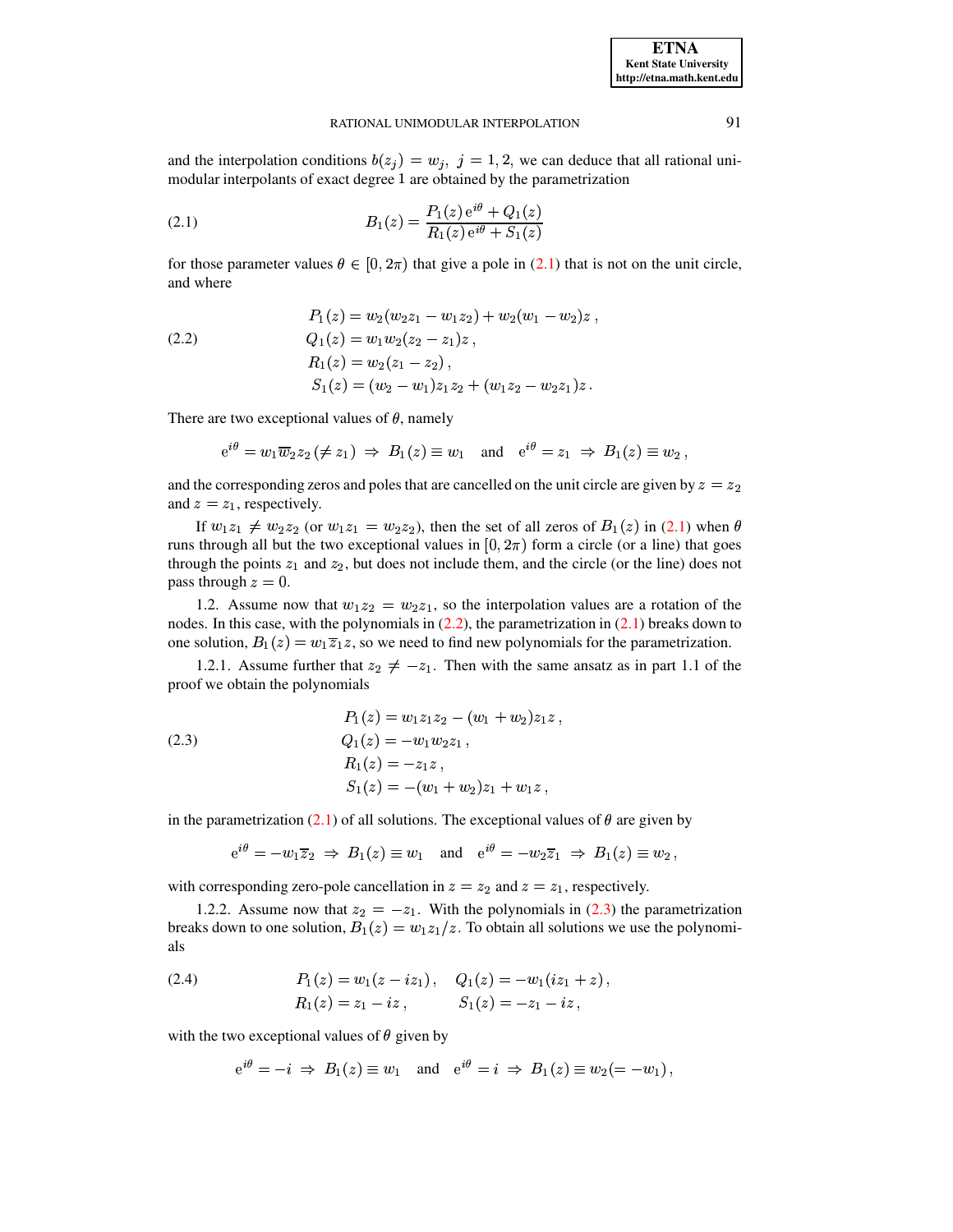with corresponding zero-pole cancellation in  $z = z_2$  and  $z = z_1$ , respectively.

In part 1.2 of the proof, if  $z_2 \neq -z_1$  (or  $z_2 = -z_1$ ), then the set of all zeros of  $B_1(z)$ in [\(2.1\)](#page-3-0) when  $\theta$  runs through all but the two exceptional values in [0,  $2\pi$ ) form a circle (or a line) that goes through the points  $z_1$  and  $z_2$ , but does not include them, and that also passes through and includes  $z = 0$ .

In part 1 of the proof we note that zero-pole cancellation in  $(1.2)$  occurs precisely in the set  $I_1 = \{z_1, z_2\}$  when  $\theta$  runs through  $[0, 2\pi)$ .

2. Suppose now that we have  $n = 2m$  distinct nodes  $z_1, \ldots, z_n$  on the unit circle and *n* interpolation values  $w_1, \ldots, w_n$ , not all identical, and that Problem I is damaged with minimal degree  $m' = m$ . We may then assume that the data is arranged so that  $w_2 \neq w_1$ . Our goal is to derive a recursive procedure to obtain a parametrization of form  $(1.2)$ , the case  $n=2$  ( $m=1$ ) being solved above in part 1 of the proof.

Let  $1 \leq k \leq m' = n/2$  and assume that a parametrization of all solutions of exact degree k to the interpolation problem with data  $\{z_1, \ldots, z_{2k}\}\$  and  $\{w_1, \ldots, w_{2k}\}\$  is given by

<span id="page-4-0"></span>(2.5) 
$$
B_k(z) = \frac{P_k(z) e^{i\theta} + Q_k(z)}{R_k(z) e^{i\theta} + S_k(z)},
$$

with polynomials  $P_k, Q_k, R_k, S_k$  of degree at most k, and  $\theta \in [0, 2\pi)$  with the exception of at most 2k values on  $\theta$  that each generate in [\(2.5\)](#page-4-0) at least one and at most k poles, counted with multiplicity, on the unit circle. Let  $I_k$  be the set of poles on  $\partial \mathbb{D}$  generated by these special values of  $\theta$  and assume that  $I_k = \{z_1, \ldots, z_{2k}\}.$ 

If we fix  $z := z_{2k+1} \notin I_k$  in [\(2.5\)](#page-4-0), then  $B_k(z_{2k+1})$  can be interpreted as a Möbius transformation mapping the unit circle injectively onto itself when  $\theta$  runs through  $[0, 2\pi)$ . This holds, because if we choose three different values of  $\theta$  that are not exceptional values, say  $\theta_j$ ,  $j = 1, 2, 3$ , and let  $B_k^{\theta_j}$  be the three corresponding unimodular interpolants given by [\(2.5\)](#page-4-0), then  $B_k^{\theta_j}(z_{2k+1}), j = 1,2,3$ , are three distinct numbers on the unit circle. Suppose that this does not hold and that  $B_k^{\theta_1}(z_{2k+1}) = B_k^{\theta_2}(z_{2k+1})$ . Then  $B_k^{\theta_1}(z) - B_k^{\theta_2}(z)$  is a rational function of degree at most 2k with zeros in the distinct points  $z_1, \ldots, z_{2k+1}$ , so it is actually identically zero, which is a contradiction. Therefore we can find a  $\theta_1 \in [0, 2\pi)$ so that  $B_k(z_{2k+1}) = w_{2k+1}$ . The same procedure fixing  $z := z_{2k+2} \notin I_k$  in [\(2.5\)](#page-4-0) gives a  $\theta_2 \in [0, 2\pi)$  so that  $B_k(z_{2k+2}) = w_{2k+2}$ . Denoting  $\tilde{w}_1 := e^{i\theta_1}$  and  $\tilde{w}_2 := e^{i\theta_2}$  we find that

<span id="page-4-1"></span>(2.6) 
$$
\tilde{w}_j = \frac{S_k(z_{2k+j}) w_{2k+j} - Q_k(z_{2k+j})}{P_k(z_{2k+j}) - R_k(z_{2k+j}) w_{2k+j}}, \quad j = 1, 2.
$$

Suppose that  $\tilde{w}_1 = \tilde{w}_2$  and  $\theta_1$  is not a special value of  $\theta$ , that is,  $\theta = \theta_1$  in [\(2.5\)](#page-4-0) does not generate poles on  $\partial \mathbb{D}$ . This could occur only if  $k < m' - 1$ , because otherwise  $B_k(z)$  in [\(2.5\)](#page-4-0) with  $\theta = \theta_1$  would be an interpolant of degree  $k = m' - 1$  to all of the data, which gives a contradiction. Then it is possible to find an index  $i \in \{2k+3,\ldots,n\}$  so that when we interchange the data points  $z_{2k+2}$  with  $z_i$  and  $w_{2k+2}$  with  $w_i$ , respectively, we have  $\tilde{w}_1 \neq \tilde{w}_2$ in [\(2.6\)](#page-4-1). If this were not the case, then  $B_k(z)$  in [\(2.5\)](#page-4-0) with  $\theta = \theta_1$  would be a uniquely determined fragile interpolant (of degree  $k < m'$ ) to the data  $\{z_1, \ldots, z_n\}$ ,  $\{w_1, \ldots, w_n\}$ , which gives a contradiction.

Suppose that  $\tilde{w}_1 = \tilde{w}_2$  and  $\theta_1$  is a special value of  $\theta$  giving  $k_1$  poles,  $1 \leq k_1 \leq k$ , on the unit circle for  $B_k(z)$  in [\(2.5\)](#page-4-0). Considering the case with poles of multiplicity one, (the case with poles of higher multiplicity is treated in an analogous manner), we may, by renumbering if necessary, assume that  $z_1, \ldots, z_{k_1}$  are the poles in [\(2.5\)](#page-4-0). Suppose further, if  $k < m' - 1$ ,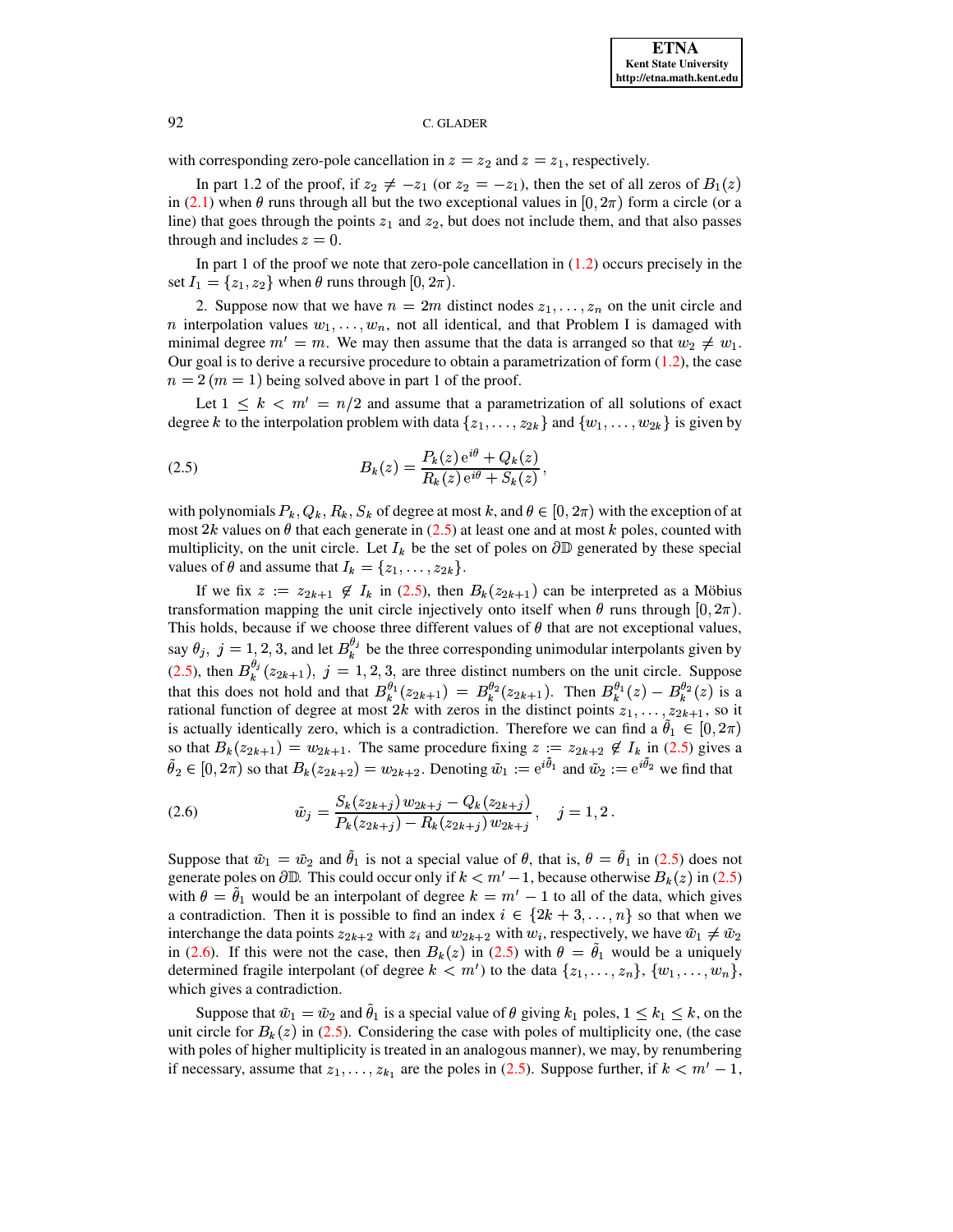that for every index  $i \in \{2k+3,\ldots,n\}$  the interchanging of the data points  $z_{2k+2}$  with  $z_i$  and  $w_{2k+2}$  with  $w_i$ , respectively, results in  $\tilde{w}_1 = \tilde{w}_2$  in (2.6). Then the corresponding function  $B_k^{\tilde{\theta}_1}(z)$  in (2.5) is of degree  $k - k_1$ , (due to zero-pole cancellation in  $z = z_j$ ,  $j = 1, ..., k_1$ ), and  $B_k^{\tilde{\theta}_1}(z_j) = w_j$ ,  $j = k_1 + 1, ..., n$ . Let  $B(z)$  be one of the damaged interpolants of exact degree  $m' = n/2$ . Then  $F(z) := B_k^{\tilde{\theta}_1}(z) - B(z)$  is a rational function of degree at most  $(k-k_1) + m' \le (n/2 - 1 - k_1) + n/2 = n - k_1 - 1$ . Since  $F(z_i) = 0$ ,  $j = k_1 + 1, ..., n$ , we have  $F(z) \equiv 0$ , but this gives a contradiction.

Thus we conclude that when Problem I is damaged with  $m' = n/2$  it is always possible to rearrange the data points  $\{z_4, \ldots, z_n\}$ ,  $\{w_4, \ldots, w_n\}$  so that  $\tilde{w}_1 \neq \tilde{w}_2$  holds in (2.6).

Now consider the interpolation problem with nodes  $\{z_{2k+1}, z_{2k+2}\}\$  and interpolation values  $\{\tilde{w}_1, \tilde{w}_2\}$ , where  $\tilde{w}_1 \neq \tilde{w}_2$ . All unimodular interpolants of degree 1 are given by

<span id="page-5-0"></span>(2.7) 
$$
\tilde{B}(z) = \frac{\tilde{P}(z) e^{i\theta} + \tilde{Q}(z)}{\tilde{R}(z) e^{i\theta} + \tilde{S}(z)}
$$

for those  $\theta \in [0, 2\pi)$  that do not give a pole on the unit circle, and where  $\tilde{P}(z)$ ,  $\tilde{Q}(z)$ ,  $\tilde{R}(z)$ and  $S(z)$  are constructed from one of the formulas (2.2), (2.3) or (2.4). According to part 1 of the proof there are two exceptional values of  $\theta$  corresponding to the poles  $z = z_{2k+1}$  and  $z = z_{2k+2}$  on  $\partial \mathbb{D}$ . Substituting  $e^{i\theta}$  in (2.5) by  $\tilde{B}$  in (2.7) gives a parametrization

<span id="page-5-1"></span>(2.8) 
$$
B_{k+1}(z) = \frac{P_{k+1}(z) e^{i\theta} + Q_{k+1}(z)}{R_{k+1}(z) e^{i\theta} + S_{k+1}(z)},
$$

where

<span id="page-5-2"></span>(2.9) 
$$
P_{k+1} = P_k P + Q_k R, \quad Q_{k+1} = P_k Q + Q_k S,
$$

$$
R_{k+1} = R_k \tilde{P} + S_k \tilde{R}, \quad S_{k+1} = R_k \tilde{Q} + S_k \tilde{S},
$$

of all rational unimodular interpolants of exact degree  $k + 1$  to the interpolation data  $\{z_1,\ldots,z_{2k+2}\}\$ ,  $\{w_1,\ldots,w_{2k+2}\}\$ , with the exception of those parameters  $\theta$  in (2.8) that give poles on the unit circle. To prove that no solutions are lost in  $(2.8)$  we choose an arbitrary interpolant  $B(z)$  of irreducible degree  $k + 1$  and extend the interpolation problem by appending a node  $\tilde{z} \in \partial \mathbb{D} \setminus \{z_1, \ldots, z_{2k+2}\}\$  and a corresponding interpolation value  $\tilde{w} := B(\tilde{z})$ . Then the extended problem with  $2(k+1) + 1$  nodes and minimal degree  $k+1$ is elastic with the unique solution  $B(z)$ . If we fix  $z := \tilde{z}$  in (2.8), then there is a  $\theta \in [0, 2\pi)$ such that  $\theta = \theta$  gives  $B_{k+1}(\tilde{z}) = \tilde{w}$ . Assuming that  $\theta$  is an exceptional value of  $\theta$  we reach a contradiction in an analogous way to the second paragraph after  $(2.6)$  by considering  $F(z) := B_{k+1}(z) - B(z)$  for  $\theta = \theta$ . Thus  $\theta$  is not an exceptional value of  $\theta$  and then  $B_{k+1} \equiv B$  when  $\theta = \theta$ .

Next we determine the location of the poles on  $\partial \mathbb{D}$  of  $B_{k+1}$  constituting the set  $I_{k+1}$ . Thus we have to determine the zeros of  $R_{k+1}e^{i\theta} + S_{k+1}$ ,  $\theta \in [0, 2\pi)$ , on the unit circle, which using  $(2.9)$  is equivalent to solving the equation

<span id="page-5-3"></span>(2.10) 
$$
R_k(z)(\tilde{P}(z)e^{i\theta} + \tilde{Q}(z)) + S_k(z)(\tilde{R}(z)e^{i\theta} + \tilde{S}(z)) = 0.
$$

Clearly  $z_{2k+1}$  and  $z_{2k+2}$  are solutions and belong to  $I_{k+1}$  for two suitable choices of  $\theta$  given by part 1 of the proof. Let  $z_0 \in \partial \mathbb{D}$  be a solution to (2.10) such that  $z_{2k+1} \neq z_0 \neq z_{2k+2}$ . For  $z = z_0$  equation (2.10) is equivalent to

<span id="page-5-4"></span>(2.11) 
$$
R_k(z_0) \frac{P(z_0) e^{i\theta} + Q(z_0)}{\tilde{R}(z_0) e^{i\theta} + \tilde{S}(z_0)} + S_k(z_0) = 0,
$$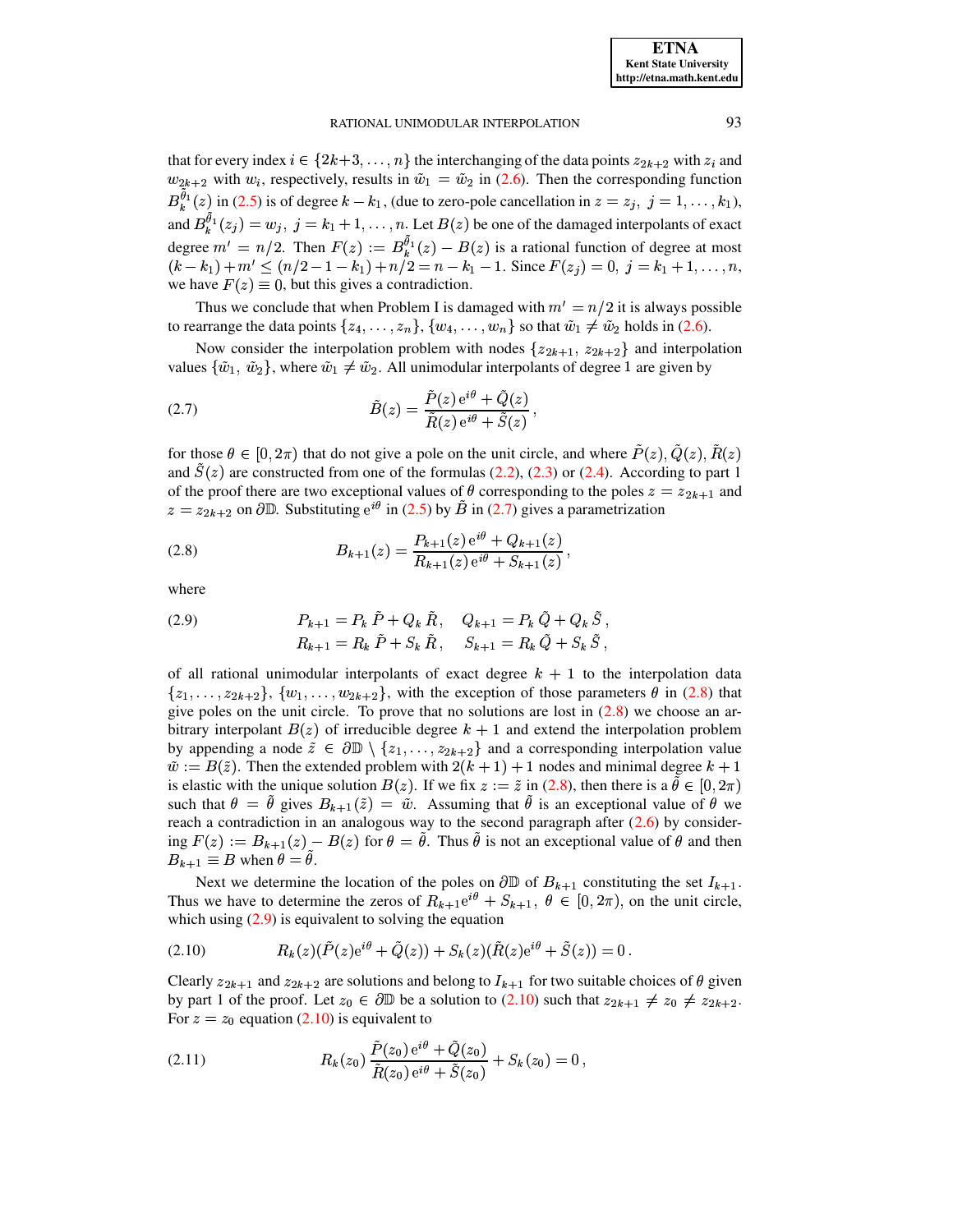

from which we conclude that  $z_0 \in I_k$ . All points  $z_0 \in I_k$  are zeros for equations (2.10) and (2.11), for appropriate choices of  $\theta$ . Thus we have  $I_{k+1} = \{z_1, \ldots, z_{2k+2}\}\$  and at most  $2k + 2$  exceptional values of  $\theta$  in  $[0, 2\pi)$  that generate the poles in  $I_{k+1}$ .  $\Box$ 

REMARK 2.2. The proof of Theorem 2.1 presents a recursive construction of the Nevanlinna parametrization of all solutions to a damaged Problem I with  $n = 2m$  interpolation nodes and minimal degree  $m' = n/2$ . This parametrization has the advantage over the one constructed in Section 3 in that it is easy to check, by computing the solutions for different values of the parameter  $\theta$ , if there are interpolating finite Blaschke products. In each recursive step we can also keep track of how the exceptional values of  $\theta$  are transformed by B when  $e^{i\theta}$  is substituted in (2.5).

REMARK 2.3. That the number of exceptional values of  $\theta \in [0, 2\pi)$  can be strictly less than *n* is demonstrated by a small example,  $(n = 4, m' = m = 2)$ , where  $z_1 = 1$ ,  $z_2 = i, z_3 = -1, z_4 = -i$  and  $w_1 = 1, w_2 = -1, w_3 = i, w_4 = i$ . Then the recursive procedure gives the parametrization

$$
B_2(z)=\frac{(6i-3-(1+3i)z+(2+i)z^2)e^{i\theta}+(2-6i)z+(2+4i)z^2}{(4+2i-(6-2i)z)e^{i\theta}+1+2i-(3+i)z+(6-3i)z^2}
$$

with three exceptional values of  $\theta$ ,  ${e^{i\theta_j}} = {4/5 + 3i/5, -1, -7/25 - 24i/25}$ , that give the poles  $I_2 = \{z_1, \ldots, z_4\}.$ 

REMARK 2.4. Numerical experiments in Matlab were made with an implementation of the recursive procedure suggested by the above proof. After having computed the Nevanlinna parametrization for an interpolation problem, the parameter interval  $[0, 2\pi)$  was discretized with step size 0.01 giving 629 values  $\theta_j$ , and the interpolation error was determined for each  $\theta_i$ . The interpolation values  $w_i$  were chosen randomly on the unit circle. We considered two ways of choosing the nodes  $z_i$ , either randomly or equidistantly on the unit circle. A general observation was that the closer a  $\theta_i$  was to an exceptional value of  $\theta$ , the bigger the error was, which seems natural, since these cases correspond to nearly zero-pole cancellation in the parametrization. When looking at error plots there would typically be peaks in the vicinity of exceptional values of  $\theta$  and the error for other  $\theta_j$ 's would be relatively close to the minimal error. We observed that for randomly chosen  $z_i$  about 90% of the  $\theta_i$ 's gave an error that was less than 10 times the minimal error. For equidistant  $z_i$ 's this figure was usually about 80%. Another way to obtain reduction in precision was to choose several nodes  $z_i$ very closely spaced on the circle. Next we present some numerical data of typical (average) results obtained for problems with  $n = 20, 30, 50$  and 100 nodes  $z_j$ . We do this in the form of triplets:  $(n,$ maximal error, minimal error). As explained above, the attention should be paid to the first and last component in the triplet. For randomly chosen nodes  $z_i$  we got the results:

$$
(20, 10^{-8}, 10^{-12}), (30, 10^{-7}, 10^{-11}), (50, 10^{-6}, 10^{-10}), (100, 10^{-3}, 10^{-7})
$$

For equidistantly chosen nodes the results:

$$
(20, 10^{-9}, 10^{-13}), (30, 10^{-8}, 10^{-12}), (50, 10^{-6}, 10^{-9}), (100, 10^{0}, 10^{-4}).
$$

Interestingly, the equidistant choice of nodes gave slightly better results for  $n \leq 30$  whereas the problems with randomly chosen nodes seemed to give more precise results when  $n \geq 50$ . At least for even  $n \leq 100$  it can be expected that the recursive procedure behaves quite well numerically. But on the other hand the precision in the implementation done by the author seems no longer satisfactory for all problems when  $n > 100$ , so it might be that the recursive procedure is numerically suited for small and middle-sized problems.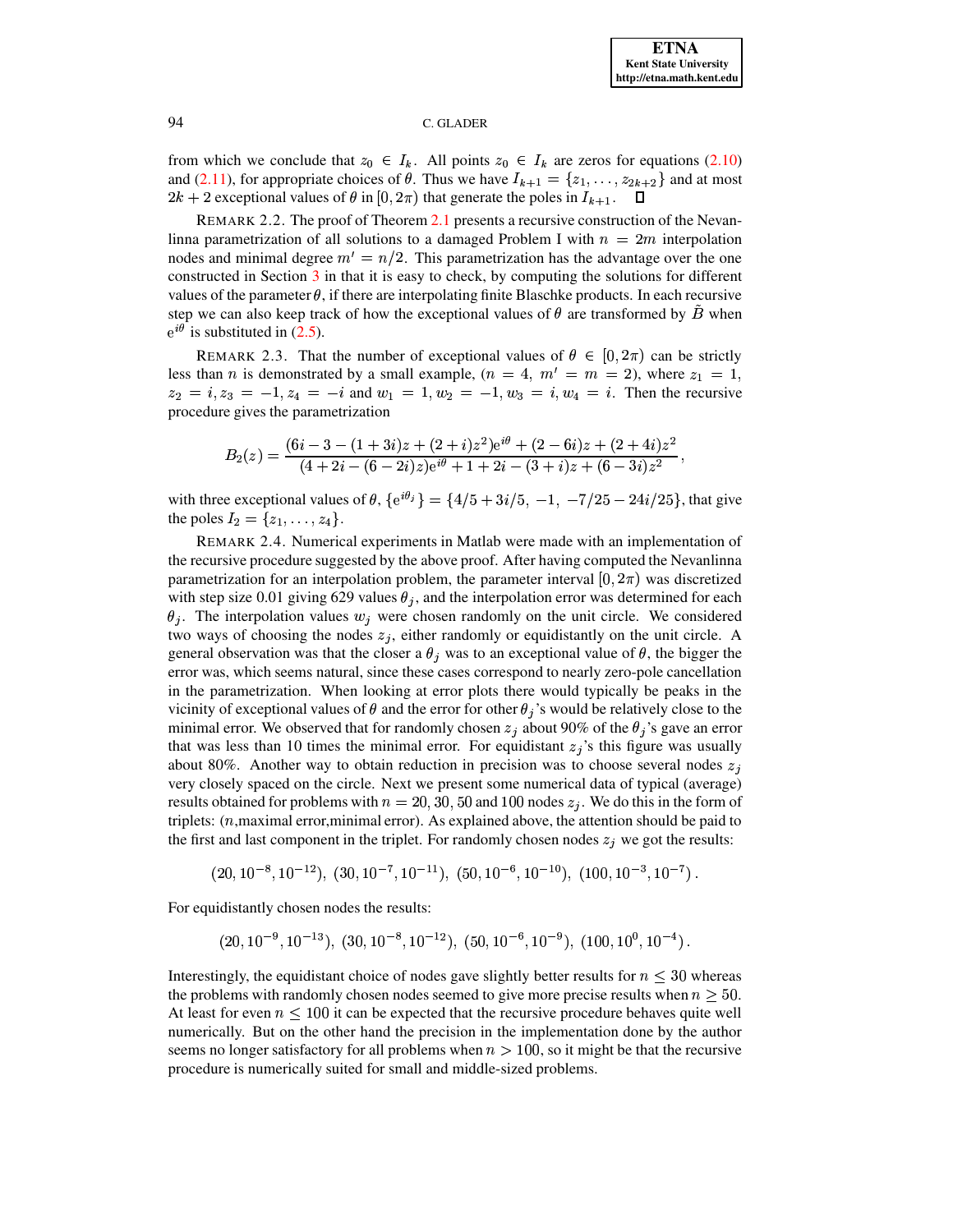<span id="page-7-0"></span>COROLLARY 2.5. *Suppose that Problem I is damaged with minimal degree*  $m' > |n/2|$ *. Then Problem I has infinitely many solutions and the set of all solutions cannot be represented by a Nevanlinna parametrization of form [\(1.2\)](#page-1-0).*

*Proof.* 1. Suppose that Problem I is damaged with minimal degree  $m' > |n/2|$  and that one arbitrarily chosen solution is given by  $b_1(z)$ . We can then extend the given interpolation data with nodes  $z_{n+1}, \ldots, z_{2m'}$  and interpolation values  $w_{n+1} := b_1(z_{n+1}), \ldots,$  $w_{2m'} := b_1(z_{2m'})$ . The extended problem must be damaged with minimal degree exactly  $m'$ and by Theorem [2.1](#page-2-2) it has infinitely many solutions. All solutions of the extended problem solve the original Problem I, so it also has infinitely many solutions.

2. Assume that all solutions to the damaged Problem I are given by the Nevanlinna parametrization

$$
b(z) = \frac{P(z) e^{i\theta} + Q(z)}{R(z) e^{i\theta} + S(z)},
$$

for such  $\theta \in [0, 2\pi)$  that do not produce any poles on the unit circle and where the polynomials  $P, Q, R, S$  are of degree at most m'. Let us denote this parametrization by Np1. Then the arbitrarily chosen interpolant  $b_1(z)$  in part 1 of the proof belongs to Np1 and is given by  $\theta = \theta_1$ . Applying the recursive construction in the proof of Theorem [2.1](#page-2-2) to the extended interpolation problem in part 1 of the proof we can find a Nevanlinna parametrization of solutions to the extended problem of the form  $(1.2)$  containing  $b_1(z)$ . All solutions in this parametrization are solutions to the original Problem I. Let us denote this parametrization by Np2 and choose an interpolant  $b_2(z) \not\equiv b_1(z)$  from Np2. Then  $b_2(z)$  also belongs to Np1 and is given by  $\theta = \theta_2 \neq \theta_1$ . Define the rational function  $F_2(z) := b_1(z) - b_2(z)$  of degree at most  $2m'$ . We have  $F_2(z_j) = 0$ ,  $j = 1, \ldots, 2m'$  and

$$
F_2(z)=\frac{({\rm e}^{i\theta_1}-{\rm e}^{i\theta_2})(P(z)S(z)-Q(z)R(z))}{({\rm e}^{i\theta_1}R(z)+S(z))({\rm e}^{i\theta_2}R(z)+S(z))}\,,
$$

so we conclude that there is a  $k_1 \in \mathbb{C}$  so that

$$
P(z)S(z) - Q(z)R(z) \equiv k_1 \prod_{j=1}^{2m'} (z - z_j).
$$

We make a new extension of the original Problem I by choosing nodes  $\tilde{z}_{n+1}, \ldots, \tilde{z}_{2m'}$ , distinct from each other and from the nodes in the first extended problem, and interpolation values  $\tilde{w}_{n+1} := b_1(\tilde{z}_{n+1}), \ldots, \tilde{w}_{2m'} := b_1(\tilde{z}_{2m'})$ . The new extended problem is damaged with minimal degree  $m'$  and has a Nevanlinna parametrization denoted Np3. Suppose  $b_3(z) \in Np3$  is a solution different from  $b_1(z)$ . Then  $b_3(z) \in Np1$  and is obtained from Np1 with  $\theta = \theta_3 \neq \theta_1$ . In analogy with the above we have a new factorization of  $PS - QR$ ,

$$
P(z)S(z) - Q(z)R(z) \equiv k_2 \prod_{j=1}^n (z - z_j) \prod_{j=n+1}^{2m'} (z - \tilde{z}_j), \quad k_2 \in \mathbb{C},
$$

 $\Box$ which gives the desired contradiction.

That the damaged problems with minimal degree  $m' > |n/2|$  are quite sparse in the set of all interpolation problems with  $n$  nodes is implied by the determinant criteria in Theorems [1.1](#page-2-0) and [1.2.](#page-2-1) The easiest examples of damaged problems with minimal degree  $m' > \lfloor n/2 \rfloor$  are those where  $n - m'$  of the interpolation values are equal to  $w_1$  and  $m'$ values are equal to  $w_2$ , but these are of course not the only examples.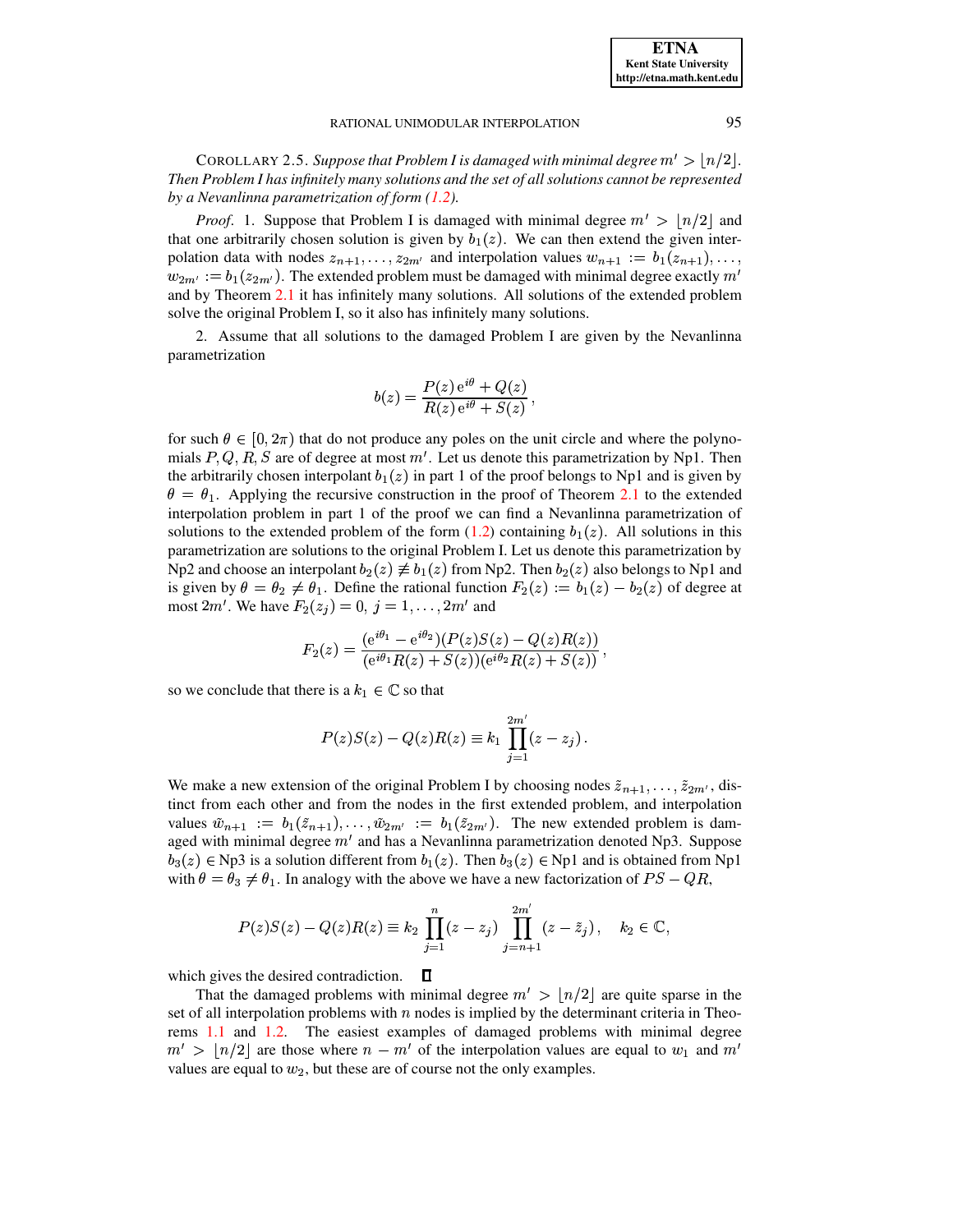EXAMPLE 2.6. As a demonstration of the sparsity of fragile and damaged problems we consider interpolation problems with nodes  $z_1 = 1$ ,  $z_2 = e^{i\pi/4}$ ,  $z_3 = i$ ,  $z_4 = -1$ ,  $z_5 = -i$ and interpolation values  $w_1 = 1, w_2 = -1$  and  $w_3, w_4$  and  $w_5$  chosen freely on the unit circle. Such a problem is fragile  $(m' = 1)$ , elastic  $(m' = 2)$  or damaged  $(m' > 2)$ . The determinant criteria in Theorems 1.1 and 1.2 give that the fragile problems are obtained when  $w_5$  is chosen freely on  $\partial \mathbb{D} \setminus \{-1\}$  and

$$
w_4 = \frac{\sqrt{2} - 2 + (\sqrt{2} + 2)w_5}{\sqrt{2} + 2 + (\sqrt{2} - 2)w_5}, \quad w_3 = \frac{\sqrt{2}w_5 + w_4 ((\sqrt{2} - 2)w_5 - 2)}{\sqrt{2} - 2 + \sqrt{2}w_4 - 2w_5}.
$$

The damaged problems are obtained when  $w_4$  and  $w_5$  are chosen arbitrarily on the circle so that

$$
w_4 \neq \frac{\sqrt{2}-2 + (\sqrt{2}+2)w_5}{\sqrt{2}+2 + (\sqrt{2}-2)w_5}, \quad w_3 = \frac{\sqrt{2}w_5 + w_4 ((\sqrt{2}-2)w_5 - 2)}{\sqrt{2}-2 + \sqrt{2}w_4 - 2w_5}.
$$

Thus we have "one degree of freedom" constructing fragile problems and "two degrees of freedom" to obtain damaged problems.

As we have seen in this section in Theorem  $2.1$  the damaged problems of minimal degree  $m' = |n/2|$  are nicely representable by a Nevanlinna parametrization that can be computed recursively and which allows an easy check if there are interpolants of degree  $m'$  that are finite Blaschke products. When  $m' > |n/2|$  the picture is more complicated and the next section offers another way to parametrize all damaged interpolants and an algorithm to determine the minimal degree  $m'$  and to construct a parametrization of all interpolants of minimal degree. It will however not be easy in this case to decide if the parametrization contains finite Blaschke products.

<span id="page-8-0"></span>**3. Parametrization of damaged solutions.** Suppose that we have  $n = 2m + 1$  or  $n = 2m$  distinct points  $z_1, \ldots, z_n$  and n arbitrary points  $w_1, \ldots, w_n$  on the unit circle such that Problem I is damaged, i.e., the minimal degree  $m'$  of interpolants is greater than m for odd  $n$  and at least  $m$  for even  $n$ . Thus the solution to Problem I is nonunique and our goal in this section is to present constructive algebraic criteria to determine the minimal degree  $m'$  and a parametrization of all solutions to Problem I. In the theorems concerning the damaged cases it is not needed to assume that we have rotated the interpolation data so that  $z_1 = w_1 = 1.$ 

Suppose that  $b(z)$ , not necessarily in irreducible form and given by

<span id="page-8-3"></span>
$$
(3.1) \t b(z) = \frac{\alpha_0 + \alpha_1 z + \ldots + \alpha_{n-1} z^{n-1}}{\overline{\alpha}_{n-1} + \overline{\alpha}_{n-2} z + \ldots + \overline{\alpha}_0 z^{n-1}}, \quad \alpha_0, \ldots, \alpha_{n-1} \in \mathbb{C},
$$

is a solution to Problem I. We shall prove that  $b(z)$ , and in fact all interpolating rational unimodular functions of degree at most  $n-1$ , can be constructed with the aid of linear combinations of  $n$  linearly independent coneigenvectors connected to a coneigenvalue problem formed directly using the given interpolation data. To this end we define the  $n \times n$  matrices  $E_n$ ,  $D_n$  and  $C_n$  by

<span id="page-8-1"></span>
$$
(3.2) \quad E_n = \begin{bmatrix} 1 & z_1 & \cdots & z_1^{n-1} \\ \vdots & \vdots & & \vdots \\ 1 & z_n & \cdots & z_n^{n-1} \end{bmatrix}, \quad D_n = \begin{bmatrix} w_1 \, z_1^{n-1} & \cdots & w_1 \, z_1 & w_1 \\ \vdots & & \vdots & \vdots \\ w_n \, z_n^{n-1} & \cdots & w_n \, z_n & w_n \end{bmatrix}
$$

and

<span id="page-8-2"></span>
$$
(3.3) \tC_n = E_n^{-1} D_n
$$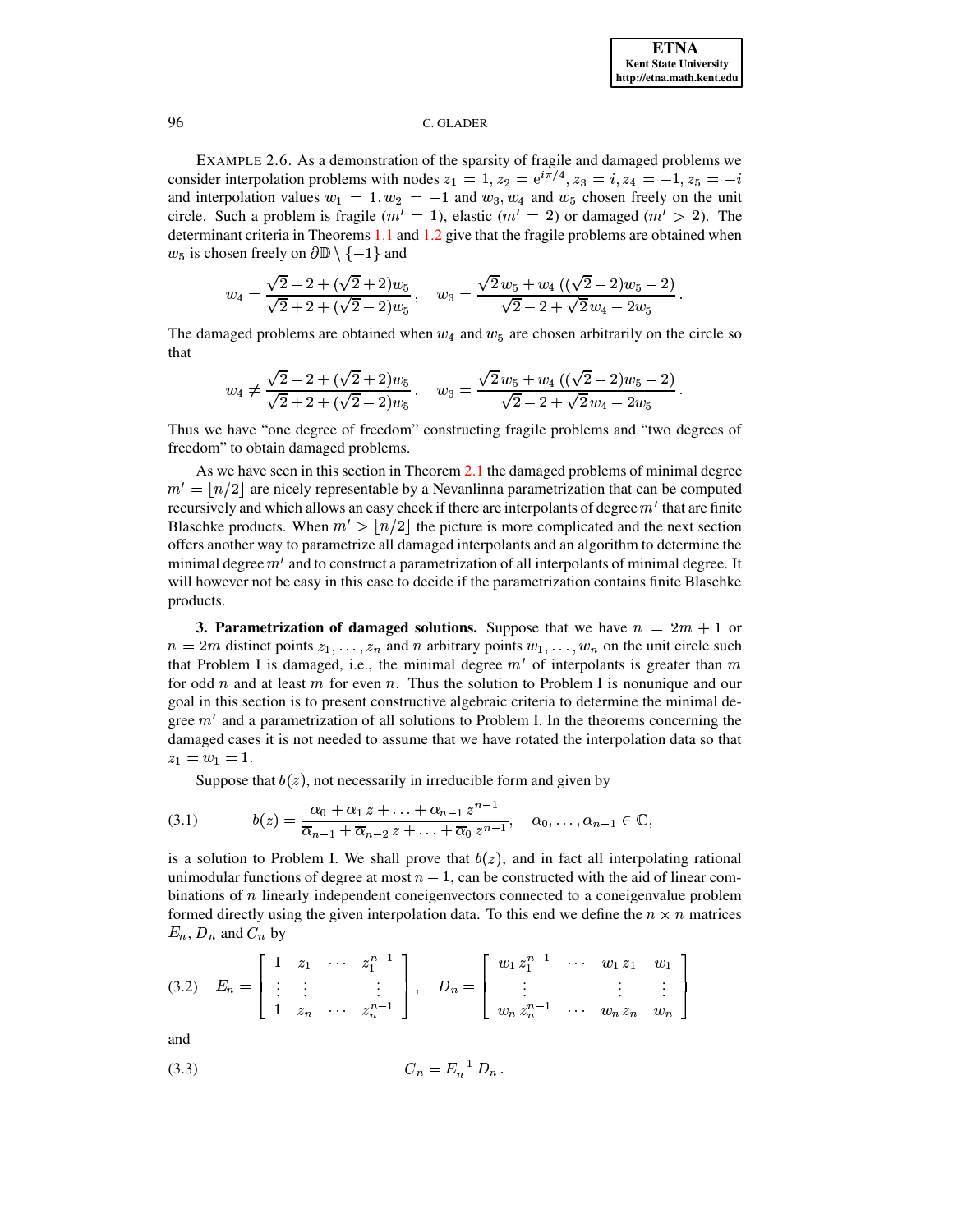The matrix  $C_n$  is well-defined because  $E_n$  is a nonsingular Vandermonde matrix. Before we continue with our main theme we need to establish some properties of the matrices in  $(3.2)$ and  $(3.3)$ .

<span id="page-9-1"></span>LEMMA 3.1. Let  $I_n$  denote the  $n \times n$  identity matrix and choose  $\theta \in [0, 2\pi)$  so that  $-e^{-i2\theta}$  is not an eigenvalue of  $C_n$ . Define further the matrix  $S_\theta$  by  $S_\theta := e^{i\theta} C_n + e^{-i\theta} I_n$ . **Then** 

$$
C_n \overline{C}_n = I_n ,
$$

the matrix  $S_{\theta}$  is nonsingular and

$$
(3.4) \tC_n = S_\theta \, \overline{S_\theta}^{-1} \, .
$$

<span id="page-9-0"></span>*Proof.* Define diagonal matrices  $W$  and  $J$  and the permutation matrix  $P$  by

$$
W = \begin{bmatrix} w_1 & 0 \\ 0 & \cdots & w_n \end{bmatrix}, \quad J = \begin{bmatrix} z_1^{n-1} & 0 \\ 0 & \cdots & z_n^{n-1} \end{bmatrix}, \quad P = \begin{bmatrix} 0 & 1 \\ 1 & 0 \end{bmatrix}.
$$

Notice that  $P\overline{P} = P^2 = I_n$  and that since  $w_j$  and  $z_j$  are on the unit circle we have  $W \overline{W} = J \overline{J} = I_n$ . It is now easily verified that we have the representations

$$
D_n = W E_n P, \quad E_n P = J \overline{E}_n.
$$

From this we conclude that

$$
E_n^{-1} = P \overline{E}_n^{-1} \overline{J}
$$
 and 
$$
P \overline{E}_n^{-1} = E_n^{-1} J
$$
,

and thus by  $(3.3)$  and the identities above we have

$$
C_n \overline{C}_n = E_n^{-1} W E_n P \overline{E}_n^{-1} \overline{W} \overline{E}_n P = E_n^{-1} W E_n E_n^{-1} J \overline{W} \overline{E}_n P
$$
  
= 
$$
E_n^{-1} W \overline{W} J \overline{E}_n P = E_n^{-1} J \overline{E}_n P = P \overline{E}_n^{-1} \overline{E}_n P = I_n.
$$

Since  $S_{\theta}$  can be written in the form  $S_{\theta} = e^{i\theta} (C_n - (-e^{-i2\theta}) I_n)$  and by assumption  $-e^{-i2\theta}$ is not an eigenvalue of  $C_n$ , we find that  $S_\theta$  is nonsingular. Furthermore

$$
C_n \overline{S}_{\theta} = C_n (e^{-i\theta} \overline{C}_n + e^{i\theta} I_n) = e^{-i\theta} C_n \overline{C}_n + e^{i\theta} C_n = S_{\theta},
$$

which establishes formula  $(3.4)$ .  $\Box$ 

Continuing with our investigation, we restate the assumption that  $b(z)$  in (3.1) is a solution to Problem I, not necessarily in irreducible form. Letting the numerator coefficients in (3.1) define the vector  $y = (\alpha_0, \dots, \alpha_{n-1})^T$  we find that the satisfied interpolation conditions

$$
b(z_j) = w_j, \quad j = 1, \ldots, n,
$$

can be expressed in the equivalent forms

<span id="page-9-2"></span>
$$
(3.5) \t E_n y = D_n \overline{y} \Leftrightarrow C_n \overline{y} = \mu y, \quad \mu = 1,
$$

which means that  $y$  is a coneigenvector and a solution to a so-called coneigenvalue problem with the corresponding coneigenvalue  $\mu = 1$ . See, e.g., Horn and Johnson [6, Section 4.6] for the definition and properties of coneigenvalue problems.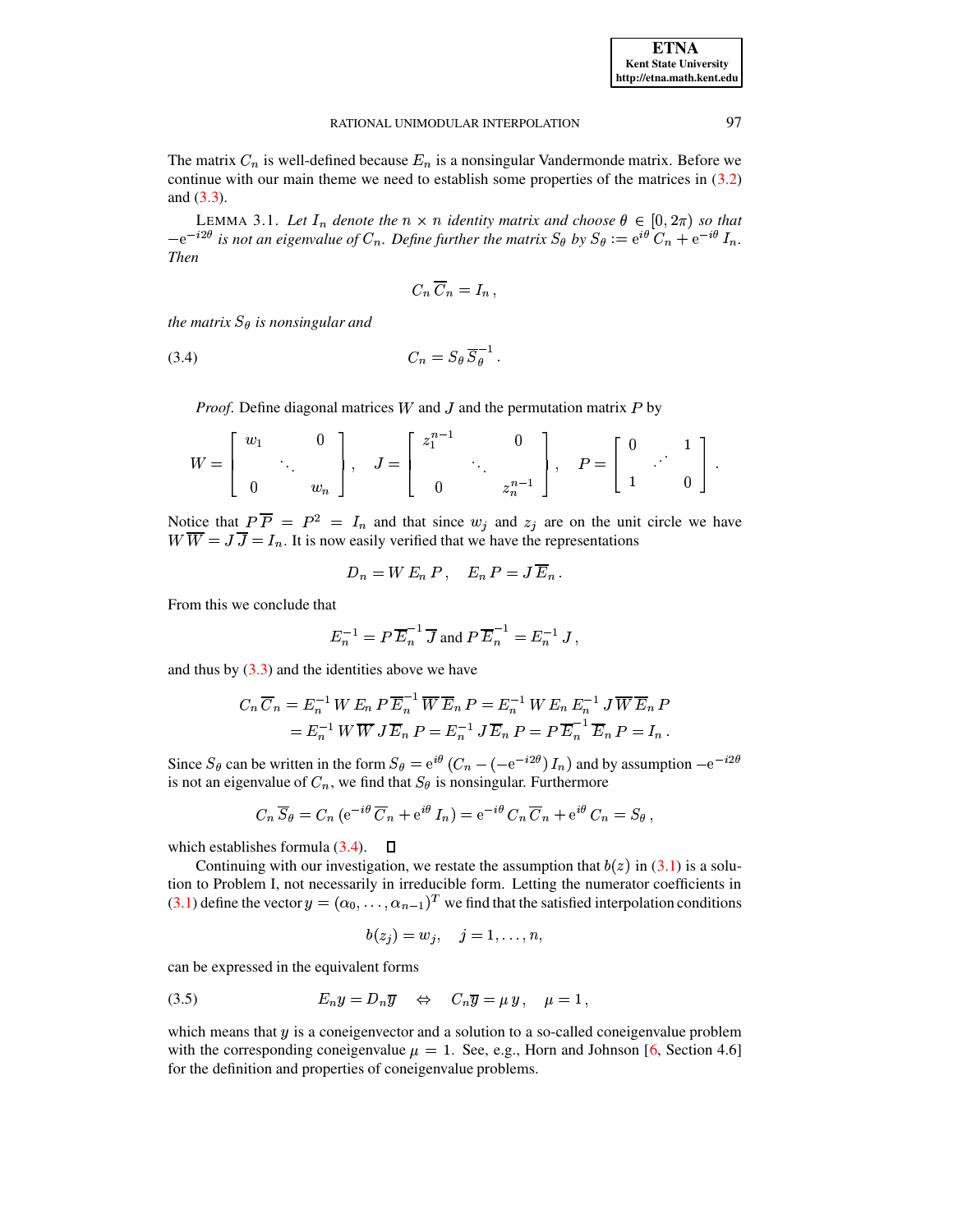Let  $\{e_1, \ldots, e_n\}$  denote the standard basis in  $\mathbb{R}^n$ . Then the linearly independent columns  $v_1, \ldots, v_n$  of  $S_\theta$  defined in Lemma 3.1 are given by

$$
v_j = e^{i\theta} C_n e_j + e^{-i\theta} e_j =: (a_1^{(j)}, \dots, a_n^{(j)})^T, \quad j = 1, \dots, n
$$

These vectors supply us with  $n$  linearly independent coneigenvectors associated with the coneigenvalue  $\mu = 1$  in (3.5), because

$$
C_n \,\overline{v}_j = e^{-i\theta} \, C_n \, \overline{C}_n \, e_j + e^{i\theta} \, C_n \, e_j = v_j \,, \quad j = 1, \dots, n
$$

A linear combination  $c_1v_1 + \ldots + c_nv_n$  is a coneigenvector corresponding to  $\mu = 1$  if and only if  $c_1, \ldots, c_n \in \mathbb{R}$ . Then we can find real numbers  $c_1, \ldots, c_n$  so that the numerator of  $b(z)$  in (3.1) is given by

<span id="page-10-0"></span>(3.6) 
$$
p(z) = \sum_{j=1}^{n} \left(\sum_{k=1}^{n} c_k a_j^{(k)}\right) z^{j-1}
$$

Conversely, every linear combination  $c_1 v_1 + \ldots + c_n v_n$  with  $c_j \in \mathbb{R}$  will give the numerator  $p(z)$  in (3.6) of an interpolating unimodular rational function of degree at most  $n-1$ , except for the choices of  $c_1, \ldots, c_n \in \mathbb{R}$  which yield one or several zeros for the numerator  $p(z)$  (and the denominator of  $b(z)$ ) in the set  $\{z_1, \ldots, z_n\}$  of interpolation nodes resulting in zero-pole cancellation and possibly destroying the interpolation property at such nodes. (A solution where the interpolation property is not destroyed due to zero-pole cancellation is not lost, for instance if we have zero-pole cancellation in  $z_1$  of multiplicity one,  $p(z) = \tilde{p}(z)(z - z_1)$ , and  $\tilde{p}(z)$  is the numerator of an unimodular interpolant, then any choice of  $t_1 \in \partial \mathbb{D} \setminus \{z_1, \ldots, z_n\}$ will correspond to a set of real numbers  $c_1, \ldots, c_n$  that give  $p(z) = \tilde{p}(z)(z - t_1)$  in (3.6). Zeros for  $p(z)$  in points on the unit circle other than nodes will cause the degree of the interpolant to drop but will not affect the interpolation property. Thus we have proved the following theorem that gives us a parametrization of all rational unimodular interpolants with the aid of the independent coneigenvectors  $v_j$  and the parameters  $c_1, \ldots, c_n$  in R.

<span id="page-10-3"></span>THEOREM 3.2. Suppose that we have n distinct points  $z_1, \ldots, z_n$  and n arbitrary points  $w_1, \ldots, w_n$  on the unit circle giving a damaged Problem I. Let n linearly independent coneigenvectors corresponding to the coneigenvalue  $\mu = 1$  for the matrix  $C_n$  be given by the column vectors  $v_j = (a_1^{(j)}, \ldots, a_n^{(j)})^T$ ,  $j = 1, \ldots, n$ , of  $S_\theta$  in Lemma 3.1. Suppose that an arbitrarily chosen rational unimodular interpolant, not necessarily in irreducible form, is given by

<span id="page-10-2"></span>
$$
(3.7) \t b(z) = \frac{\alpha_0 + \alpha_1 z + \ldots + \alpha_{n-1} z^{n-1}}{\overline{\alpha}_{n-1} + \overline{\alpha}_{n-2} z + \ldots + \overline{\alpha}_0 z^{n-1}}, \quad \alpha_0, \ldots, \alpha_{n-1} \in \mathbb{C}.
$$

Then we can find real numbers  $c_1, \ldots, c_n$  such that

<span id="page-10-1"></span>(3.8) 
$$
\alpha_j = \sum_{k=1}^n c_k a_{j+1}^{(k)}, \quad j = 0, \dots, n-1.
$$

Conversely, every choice of  $c_1, \ldots, c_n \in \mathbb{R}$ , that via (3.8) defines  $b(z)$  in (3.7) so that the numerator has no zeros in the set  $\{z_1, \ldots, z_n\}$ , gives a rational unimodular interpolant.

If  $n = 2$  or  $n = 3$  and Problem I is damaged, then the minimal degree is  $n - 1$  and all solutions are given by the parametrization in Theorem 3.2, which is also the case if  $n > 3$  and the minimal degree of interpolants is  $n - 1$ . To obtain all solutions to a damaged Problem I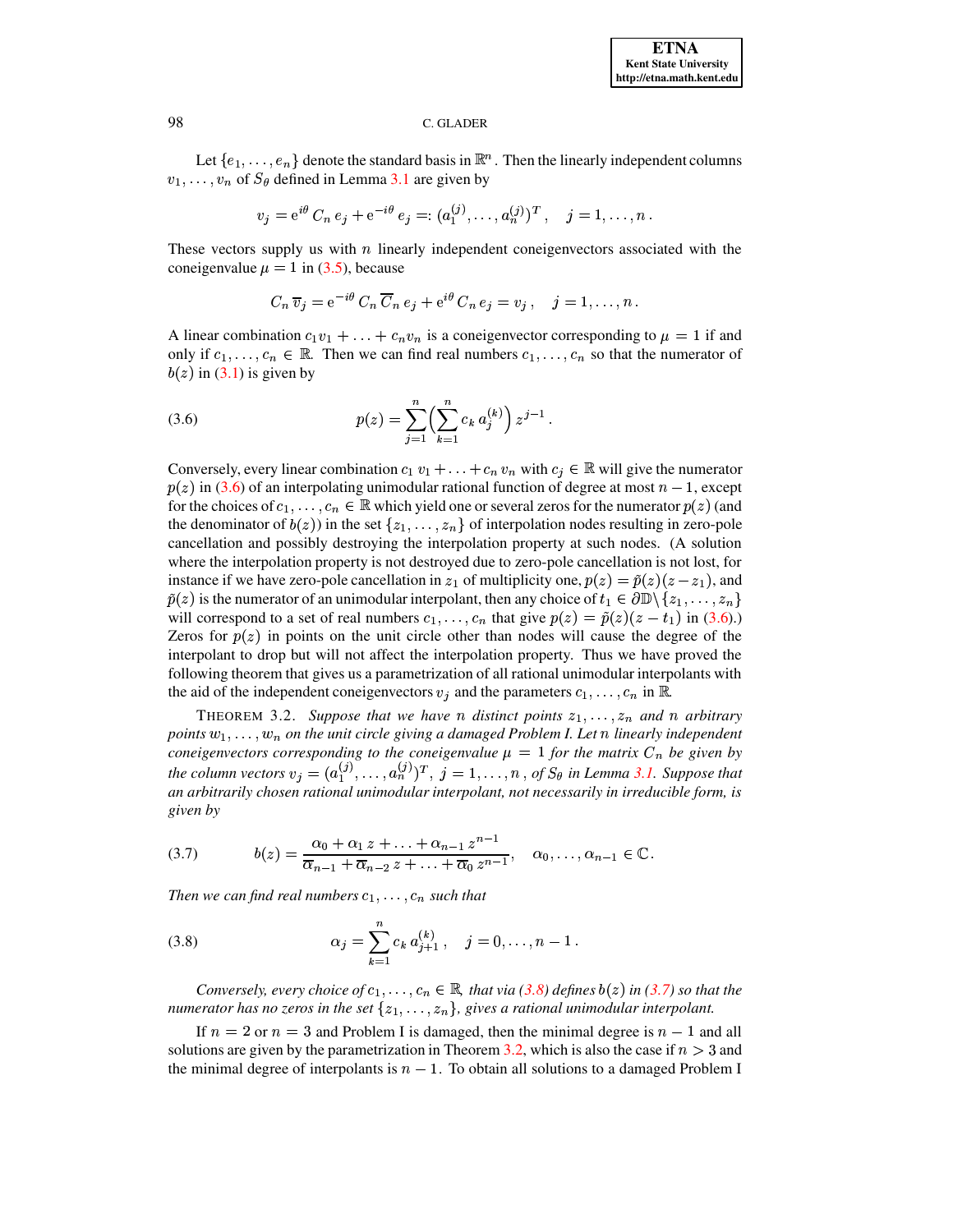when  $n > 3$  and the minimal degree is less than  $n - 1$  we are led to find the subspace of  $\mathbb{R}^n$  giving the parameter values of  $c_1, \ldots, c_n$  in Theorem 3.2 that yield minimal-degree interpolants. This can be done in a systematic way by imposing zeros on the unit circle.

Suppose therefore that Problem I is damaged, that  $n > 3$  and that there are damaged interpolants of degree at most m', where  $m' < n - 1$ . Define  $k := (n - 1) - m' > 0$ . Choose arbitrarily k distinct points  $t_1, \ldots, t_k$  on the unit circle such that  $\{t_1,\ldots,t_k\} \cap \{z_1,\ldots,z_n\} = \emptyset$ . Suppose that  $b(z)$  is an arbitrarily chosen damaged interpolant of degree at most  $m'$  given, not necessarily in irreducible form, by

$$
b(z) = \frac{\beta_0 + \beta_1 z + \ldots + \beta_{m'} z^{m'}}{\overline{\beta}_{m'} + \overline{\beta}_{m'-1} z + \ldots + \overline{\beta}_0 z^{m'}}, \quad \beta_0, \ldots, \beta_{m'} \in \mathbb{C}.
$$

Impose k zeros,  $t_j = e^{i2\theta_j}$ ,  $j = 1, ..., k$ , on  $\partial \mathbb{D}$  obtaining  $\tilde{b} \equiv b$  by

<span id="page-11-2"></span>
$$
(3.9) \qquad \tilde{b}(z) = \left(\prod_{j=1}^k \frac{e^{i\theta_j} - e^{-i\theta_j} z}{e^{-i\theta_j} - e^{i\theta_j} z}\right) b(z) = \frac{\alpha_0 + \alpha_1 z + \ldots + \alpha_{n-1} z^{n-1}}{\overline{\alpha}_{n-1} + \overline{\alpha}_{n-2} z + \ldots + \overline{\alpha}_0 z^{n-1}}
$$

We conclude that there are (damaged) interpolants of degree at most  $m' < n - 1$  if and only if for any choice of  $k = (n-1) - m'$  distinct points  $t_1, \ldots, t_k \in \partial \mathbb{D}$  not coinciding with any of the nodes  $z_1, \ldots, z_n$ , it is possible to find real numbers  $c_1, \ldots, c_n$  such that  $p(z)$  in (3.6) satisfies  $p(z_i) \neq 0, j = 1, ..., n$ , and  $p(t_i) = 0, j = 1, ..., k$ .

Suppose now that we have the k points  $t_1, \ldots, t_k$  as specified above and the n linearly independent coneigenvectors  $v_j = (a_1^{(j)}, \ldots, a_n^{(j)})^T$ ,  $j = 1, \ldots, n$ , associated with the coneigenvalue  $\mu = 1$  for  $C_n$  and given by the columns of  $S_\theta$  in Lemma 3.1. We wish to obtain an algebraic criterion for deciding if there are damaged interpolants of degree at most  $m' = (n-1) - k$ . We define the following homogeneous linear system with k equations and *n* unknowns  $c_1, \ldots, c_n$ ,

<span id="page-11-0"></span>(3.10) 
$$
\sum_{j=1}^{n} \left( \sum_{k=1}^{n} c_k a_j^{(k)} \right) t_l^{j-1} = 0, \quad l = 1, \dots, k.
$$

Then  $(3.10)$  has the equivalent matrix formulation

<span id="page-11-1"></span>

where  $c = (c_1, \ldots, c_n)^T$  and where the elements of H are given by

<span id="page-11-3"></span>(3.12) 
$$
H_{l,r} = \sum_{j=1}^{n} a_j^{(r)} t_l^{j-1}, \quad l = 1, \ldots, k, r = 1, \ldots, n.
$$

We are interested in nontrivial real solutions to  $(3.11)$ . First we establish that rank  $H = k$ . Let the independent columns of  $S_{\theta}$  define the polynomials

$$
\Phi_j(z) = a_1^{(j)} + \ldots + a_n^{(j)} z^{n-1}, \quad j = 1, \ldots, n.
$$

Choose arbitrarily *n* distinct points  $x_1, \ldots, x_n$  on  $\partial \mathbb{D}$ . Let the matrix *G* have the elements  $G_{i,j} = \Phi_j(x_i), i,j = 1,...,n$ . Suppose that G is singular. Then there exist numbers  $\lambda_1, \ldots, \lambda_n$ , not all zero, such that  $\sum_{i=1}^n \lambda_i \Phi_j(x_i) = 0$  for  $i = 1, \ldots, n$ . The polynomial  $P(x) := \sum_{i=1}^n \lambda_i \Phi_i(x) \neq 0$  has *n* distinct zeros, which gives a contradiction, so G is nonsingular. We observe that the elements of H are given by  $H_{i,j} = \Phi_j(t_i)$ ,  $i = 1, ..., k$ ,  $j =$  $1, \ldots, n$ , and thus the k rows of H are independent and rank  $H = k$ .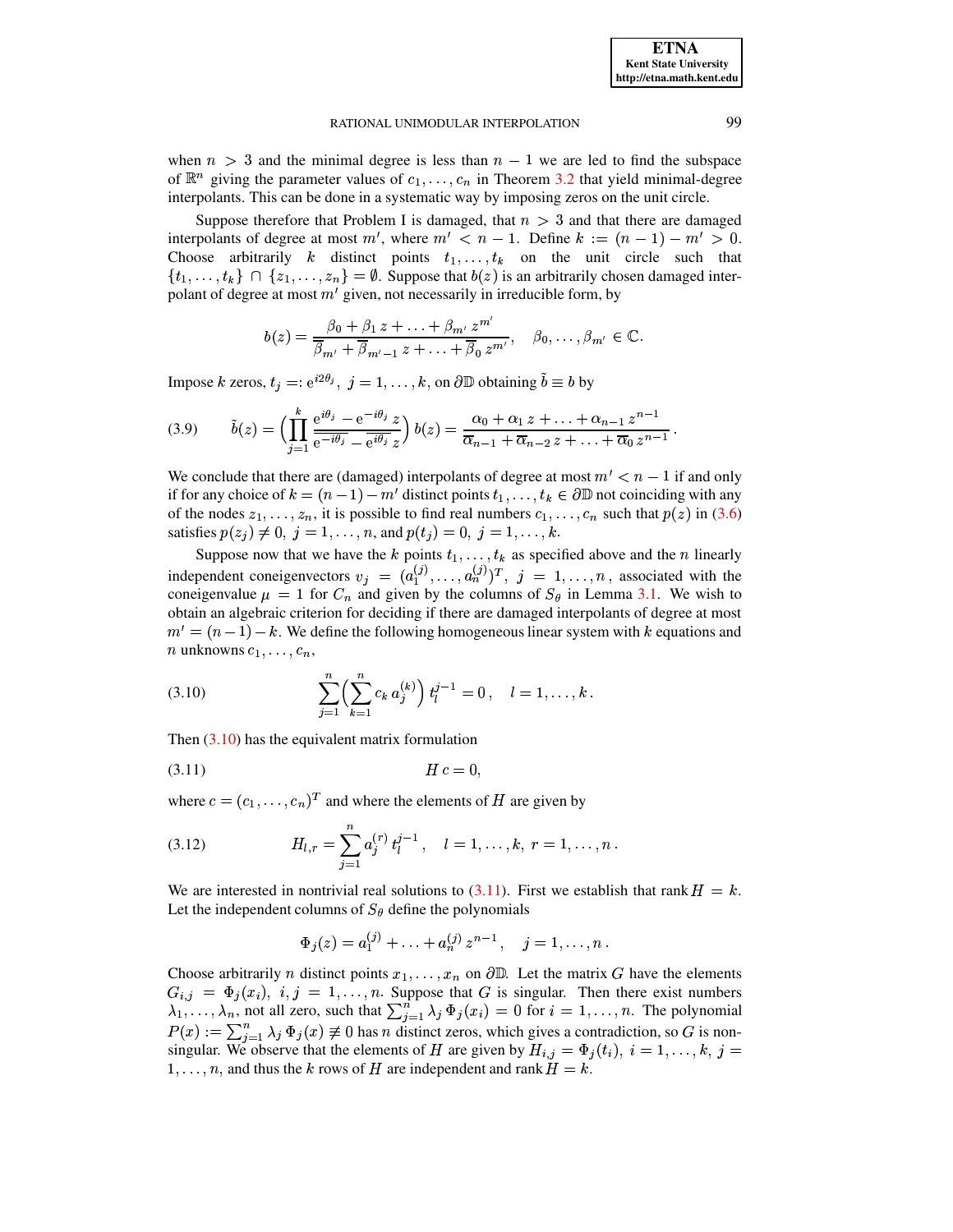<span id="page-12-0"></span>Assume now that a basis for the null space of  $H$  is given by the vectors

(3.13) 
$$
u_j = (u_1^{(j)}, \dots, u_n^{(j)})^T, \quad j = 1, \dots, n-k.
$$

Since  $H$  is a matrix with complex elements we cannot in general assume that the basis in  $(3.13)$  is real. To get the desired subspace of real solutions c to  $(3.11)$  we must consider all complex linear combinations of the vectors in  $(3.13)$  that result in real vectors c. Let U be the matrix with the basis vectors in  $(3.13)$  as columns,

<span id="page-12-5"></span>
$$
(3.14) \t\t\t U = (u_1 \ u_2 \ \dots \ u_{n-k})
$$

Denote by  $U^{re}$  and  $U^{im}$  the real and imaginary parts of U. We define the  $n \times 2(n - k)$  real block matrix  $N$  by

<span id="page-12-6"></span>
$$
(3.15)\qquad \qquad N = (U^{im} \ U^{re})
$$

The null space of N corresponds to all linear combinations of the basis in  $(3.13)$  that result in real vectors. More precisely, let an arbitrary linear combination of the basis vectors in  $(3.13)$ be given by

<span id="page-12-1"></span>(3.16) 
$$
\sum_{j=1}^{n-k} (a_j + i b_j) u_j, \quad a_j, b_j \in \mathbb{R}.
$$

The requirement that the vector in  $(3.16)$  is real is equivalent to the equation

$$
N x = 0 \,,
$$

where  $x := (a_1, \ldots, a_{n-k}, b_1, \ldots, b_{n-k})^T$ . Since we assume that Problem I is damaged we have  $m' \ge n/2$  and  $k = (n-1) - m' \le n/2 - 1$ , so  $2(n-k) \ge n+2$  and consequently the null space of  $N$  is nontrivial and at least 2-dimensional. On the other hand it is easy to show that the rank of N is at least  $n - k$ . Let n' denote the dimension of the null space of N, where  $2 \le n' \le n - k$ , and suppose that a real basis for this null space is given by

<span id="page-12-4"></span>(3.17) 
$$
x_j = (x_1^{(j)}, \ldots, x_{2(n-k)}^{(j)})^T, \quad j = 1, \ldots, n'.
$$

Now we define the real vectors  $y_1, \ldots, y_{n'}$  by

<span id="page-12-2"></span>
$$
(3.18) \qquad y_j := \sum_{l=1}^{n-k} (x_l^{(j)} + i \, x_{n-k+l}^{(j)}) \, u_l =: (y_1^{(j)}, \ldots, y_n^{(j)})^T \, , \quad j = 1, \ldots, n' \, .
$$

Next we show that the vectors in  $(3.18)$  are linearly independent. Introduce the notation

$$
d_l^{(r)} := x_l^{(r)} + i x_{n-k+l}^{(r)}, \quad l = 1, \ldots, n-k, r = 1, \ldots, n'.
$$

Then for the unknowns  $a_1, \ldots, a_{n'} \in \mathbb{C}$  we have, since the vectors  $u_1, \ldots, u_{n-k}$  defined in  $(3.13)$  are linearly independent, that

<span id="page-12-3"></span>(3.19) 
$$
\sum_{r=1}^{n'} a_r y_r = 0 \Leftrightarrow \ldots \Leftrightarrow \sum_{r=1}^{n'} a_r d_l^{(r)} = 0, \quad l = 1, \ldots, n-k.
$$

We note that if  $n' < n - k$ , then the system in (3.19) is overdetermined and if  $n' = n - k$ , then the system is square. The fact that the vectors in  $(3.17)$  are independent makes it easy to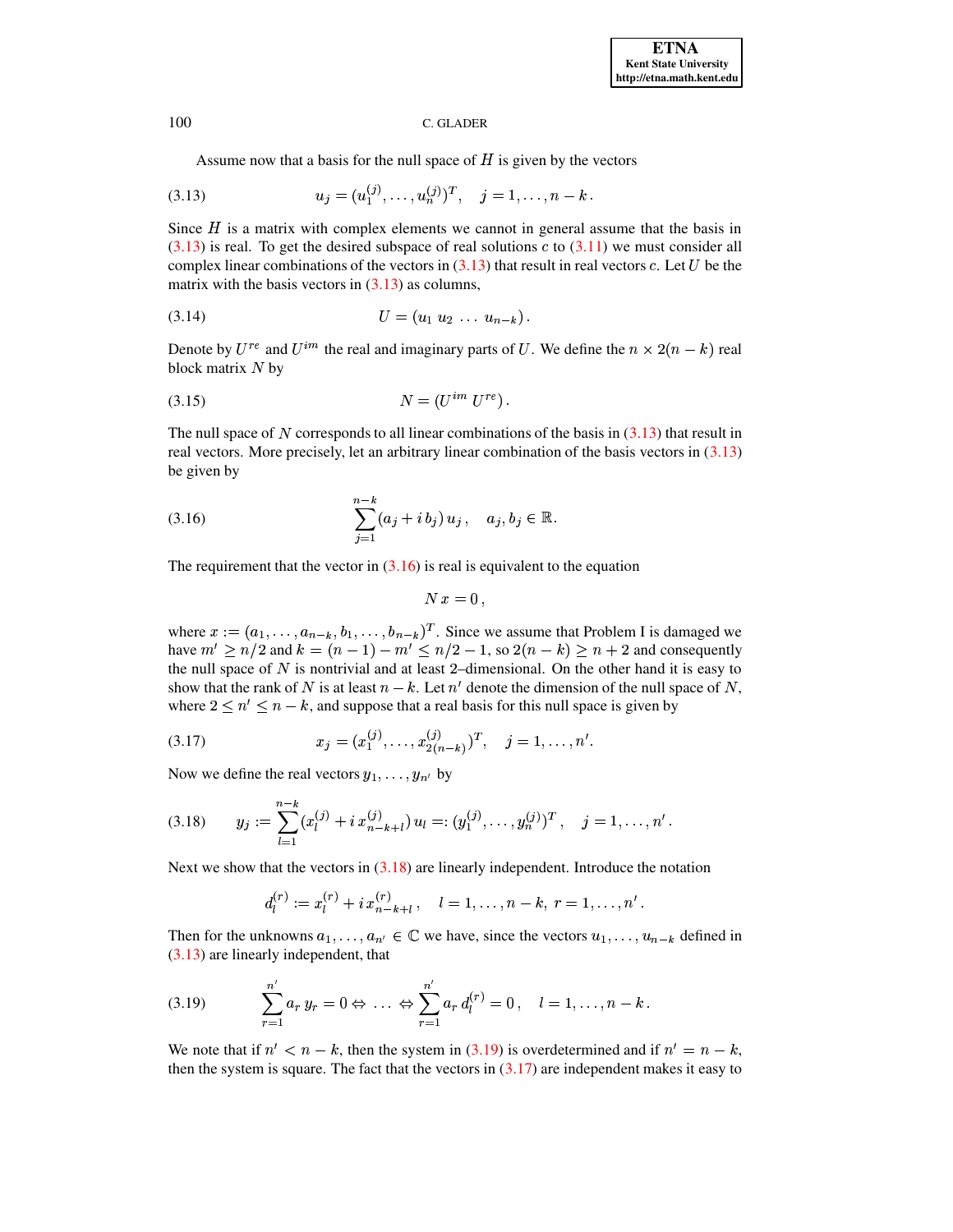show that the columns of the rightmost system in  $(3.19)$  are independent, so only the trivial solution  $a_1 = \ldots = a_{n'} = 0$  is possible. Thus we conclude that the real vectors in (3.18) are linearly independent and provide us with a basis for the real solutions  $c$  of  $(3.11)$ .

Denote by  $p_j(z)$ , for  $j = 1, ..., n'$ , the polynomial  $p(z)$  in (3.6) obtained by choosing  $c_k = y_k^{(j)}$ ,  $k = 1, ..., n$ . Then it follows from the conclusion made after formula (3.9) that there are damaged interpolants of degree at most  $m'$  if and only if there is no index  $i \in \{1, 2, ..., n\}$  such that  $p_1(z_i) = p_2(z_i) = ... = p_{n'}(z_i) = 0$ .

Furthermore, if there exist damaged interpolants of degree at most  $m'$ , then all real linear combinations of the vectors in (3.18) giving vectors  $c = (c_1, \dots, c_n)^T$  that define polynomials  $p(z)$  in (3.6) with no zeros in  $\{z_1, \ldots, z_n\}$ , give rational unimodular interpolants of irreducible degree at most  $m'$ . Thus we have:

<span id="page-13-1"></span>THEOREM 3.3. Suppose that we have n distinct points  $z_1, \ldots, z_n$  and n arbitrary points  $w_1, \ldots, w_n$  on the unit circle  $\partial \mathbb{D}$  and that Problem I is damaged. Let the integer  $m'$  be chosen so that  $n/2 \leq m' < n-1$  and define  $k := (n-1) - m' > 0$ . Choose arbitrarily the k distinct points  $t_1, \ldots, t_k$  on the unit circle so that  $\{t_1, \ldots, t_k\} \cap \{z_1, \ldots, z_n\} = \emptyset$ . Let n linearly independent coneigenvectors

$$
v_j = (a_1^{(j)}, \ldots, a_n^{(j)})^T, \quad j = 1, \ldots, n
$$

associated with the coneigenvalue  $\mu = 1$  for the matrix  $C_n$  in (3.3) be given by the columns of  $S_{\theta}$  in Lemma 3.1. Let the matrices H, U and N be defined by (3.12), (3.14) and (3.15), respectively. Then the vectors

<span id="page-13-0"></span>
$$
(3.20) \t\t y_j = (y_1^{(j)}, \ldots, y_n^{(j)})^T, \quad j = 1, \ldots, n', \ 2 \le n' \le n - k,
$$

obtained from  $(3.18)$ , form a real basis for all real solutions c to the homogeneous equation  $(3.11)$ . Define the polynomials

<span id="page-13-3"></span>(3.21) 
$$
p_j(z) := \sum_{i=1}^n \left(\sum_{k=1}^n y_k^{(j)} a_i^{(k)}\right) z^{i-1}, \quad j=1,\ldots,n'
$$

Then there exist damaged rational unimodular interpolants of degree at most  $m'$  if and only if there is no index  $i \in \{1, 2, ..., n\}$  such that  $p_1(z_i) = p_2(z_i) = ... = p_{n'}(z_i) = 0$ .

If there exist damaged interpolants of degree at most  $m'$ , then all such interpolants can be constructed by considering all real linear combinations  $c = (c_1, \ldots, c_n)^T := \sum_{i=1}^n \beta_i y_i$ ,  $\beta_j \in \mathbb{R}$ , of vectors in (3.20) that define polynomials  $p(z)$  by

<span id="page-13-4"></span>(3.22) 
$$
p(z) := \sum_{j=1}^{n} \left( \sum_{k=1}^{n} c_k a_j^{(k)} \right) z^{j-1} = \sum_{j=1}^{n'} \beta_j p_j(z),
$$

with no zeros in  $\{z_1,\ldots,z_n\}$ . All such  $p(z)$  define rational unimodular interpolants

<span id="page-13-2"></span>
$$
(3.23) \t b(z) = \frac{\alpha_0 + \alpha_1 z + \ldots + \alpha_{n-1} z^{n-1}}{\overline{\alpha}_{n-1} + \overline{\alpha}_{n-2} z + \ldots + \overline{\alpha}_0 z^{n-1}}, \quad \alpha_j := \sum_{k=1}^n c_k a_{j+1}^{(k)},
$$

that are reducible to a degree at most  $m'$ .

Now we are in a position, using Theorems 1.1, 1.2, 3.2 and 3.3, to present an algorithm for classifying any given interpolation problem. We can determine if it is fragile, elastic or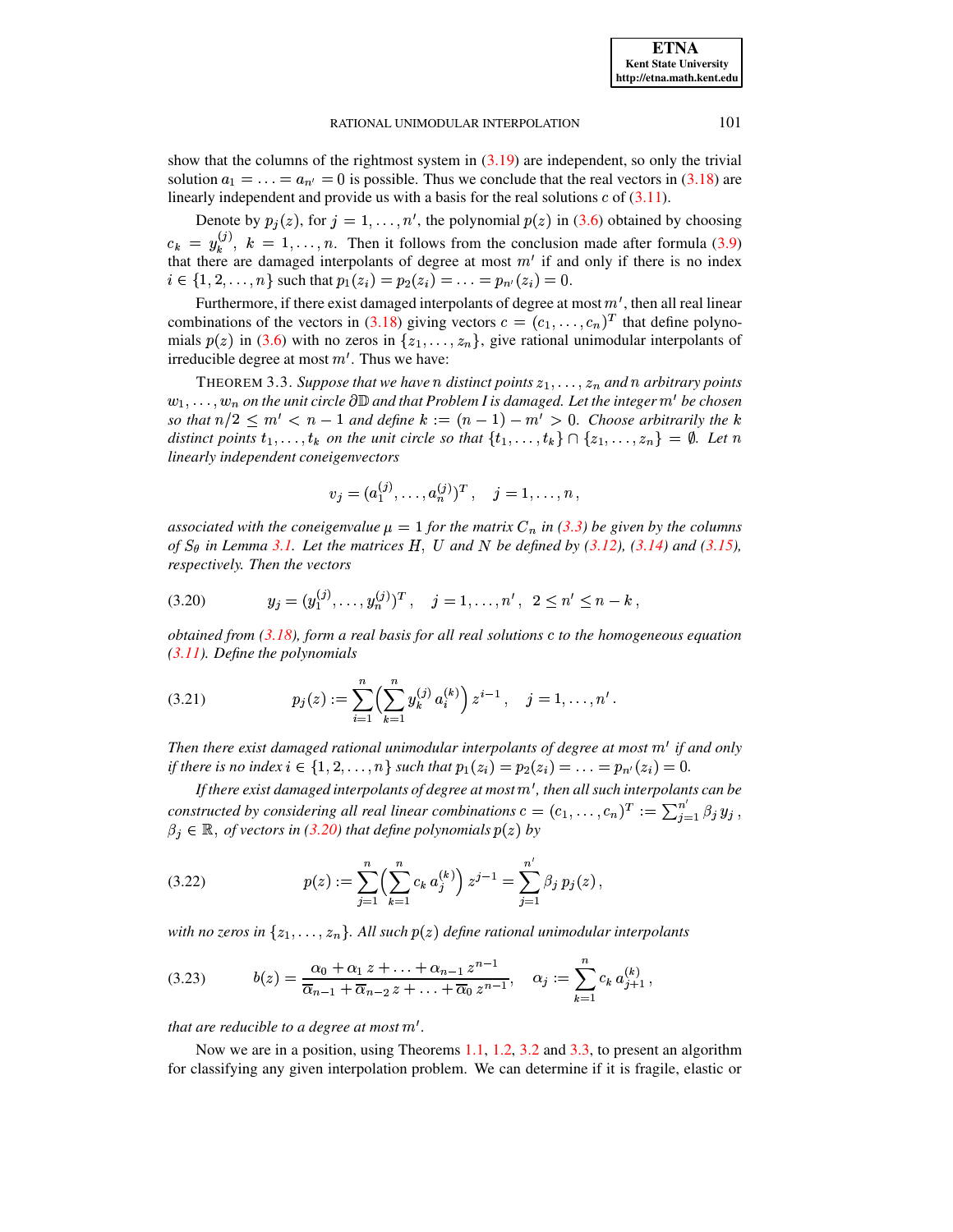damaged. In the fragile and elastic cases we can calculate the unique solution of minimal degree. In the damaged cases we can find a parametrization of all solutions of minimal degree.

# **Algorithm for determining all interpolants of minimal degree**

Suppose we are given *n* distinct points  $z_1, \ldots, z_n$  and *n* points  $w_1, \ldots, w_n$  on  $\partial \mathbb{D}, n \ge 2$ , such that  $z_1 = w_1 = 1$ , (no restriction). Define  $m := \lfloor n/2 \rfloor$ . We exclude the trivial case  $w_1 = \ldots = w_n$ , so the minimal degree m' satisfies  $1 \le m' \le n - 1$ .

**Step 1.** If *n* is even, then go to Step 2, otherwise form the matrix  $A_m$  in [\(1.3\)](#page-1-1) and use Theorem [1.1](#page-2-0) to decide if Problem I is elastic. If it is not elastic, then go to Step 2, otherwise calculate the unique solution  $b(z)$  in [\(1.5\)](#page-2-7) and go to Step 7.

**Step 2.** If  $n < 4$ , then go to Step 4, otherwise define  $m' := 0$ .

**Step 3.** Set  $m' := m' + 1$ . Form the matrix  $A_{m'}$  in [\(1.3\)](#page-1-1) and use Theorem [1.2](#page-2-1) to check if Problem I has a fragile solution of degree  $m'$ . If there is a fragile solution  $b(z)$ , then obtain it from [\(1.7\)](#page-2-5) and go to Step 7. If there is no fragile solution of degree m' and if  $m' = m - 1$ , then go to Step 4, otherwise iterate Step 3.

**Step 4.** Form the matrices  $E_n$  and  $D_n$  in [\(3.2\)](#page-8-1) and compute the matrix  $C_n$  in [\(3.3\)](#page-8-2). Determine the eigenvalues of  $C_n$ . Choose  $\theta \in [0, 2\pi)$  so that  $-e^{-2i\theta}$  is not an eigenvalue of  $C_n$ . Compute the nonsingular matrix  $S_\theta$  in Lemma [3.1](#page-9-1) and let the columns of this matrix be given by  $v_j = (a_1^{(j)}, \ldots, a_n^{(j)})^T$ ,  $j = 1, \ldots, n$ . If  $n < 4$ , then go to Step 6. If *n* is even, then define  $m' := m - 1$ , otherwise define  $m' := m$ .

**Step 5.** Set  $m' := m' + 1$ . Define  $k := (n-1) - m'$  and choose distinct points  $t_1, \ldots, t_k$ on  $\partial\mathbb{D}$  so that  $\{t_1,\ldots,t_k\}\cap\{z_1,\ldots,z_n\}$  $k := (n-1) - m'$  and choose distinct points  $t_1, \ldots, t_k$ <br>  $\ldots, t_k$   $\cap$  { $z_1, \ldots, z_n$ } =  $\emptyset$ . Compute the matrix *H* in [\(3.12\)](#page-11-3) and a basis on  $\partial \mathbb{D}$  so that  $\{t_1, \ldots, t_k\} \cap \{z_1, \ldots, z_n\} = \emptyset$ . Compute the matrix *H* in (3.12) and a basis  $u_j = (u_1^{(j)}, \ldots, u_n^{(j)})^T$ ,  $j = 1, \ldots, n - k$ , for the null space of *H*. Use this basis to form the matrices U and N in [\(3.14\)](#page-12-5) and [\(3.15\)](#page-12-6). Compute a real basis  $x_j = (x_1^{(j)}, \ldots, x_{2(n-k)}^{(j)})^T$ ,  $j = 1, \ldots, n', 2 \leq n' \leq n - k$ , for the null space of N. Form the real basis for all real solutions  $c$  to [\(3.11\)](#page-11-1), given by  $y_j = (y_1^{(j)}, \dots, y_n^{(j)})^T$ ,  $j = 1, \dots, n'$ , in [\(3.18\)](#page-12-2), with the aid of  $\{u_j\}_{i=1}^{n-k}$  and  $\{x_j\}_{i=1}^{n'}$ . Use Theorem [3.3](#page-13-1) to determine if there are damaged interpolants of degree at most  $m'$ . If Theorem [3.3](#page-13-1) shows that there are interpolants of degree at most  $m'$ , then **Problem I** is damaged and the minimal degree of interpolants is exactly  $m'$ . In this case use the vectors  $\{v_j\}_{i=1}^n$  and  $\{y_j\}_{i=1}^{n'}$ , and formula [\(3.23\)](#page-13-2) to obtain a parametrization of all damaged solutions of minimal degree  $m'$  and go to Step 7. If there are no interpolants of degree at most m' and if  $m' = n - 2$ , then go to Step 6, otherwise iterate Step 5.

**Step 6.** The minimal degree of the interpolants is  $m' = n - 1$  and with the aid of the vectors  $v_j$ ,  $j = 1, ..., n$  computed in Step 4, and formulas [\(3.8\)](#page-10-1) and [\(3.7\)](#page-10-2) in Theorem [3.2,](#page-10-3) we obtain a parametrization of all solutions to Problem I.

**Step 7.** Terminate the algorithm.

An implementation of the algorithm in Matlab code is available upon request.

REMARK 3.4. The main problems in implementing the algorithm are found in step 4 in solving the coneigenvalue problem [\(3.5\)](#page-9-2) and partly in step 5 in choosing the zeros  $t_1, \ldots, t_k$ that are imposed on the unit circle in the damaged cases. We have found that a sound way of imposing the zeros on the circle is to sort the open arcs that do not contain nodes with respect to their length, and to place the  $t_j$ 's in the middle of the longest arcs, one  $t_j$  in each chosen arc. We have considered two ways of implementing step 4 and done numerical experiments with randomly chosen interpolation values  $w_j$ , and either equidistant or randomly chosen nodes  $z_i$ .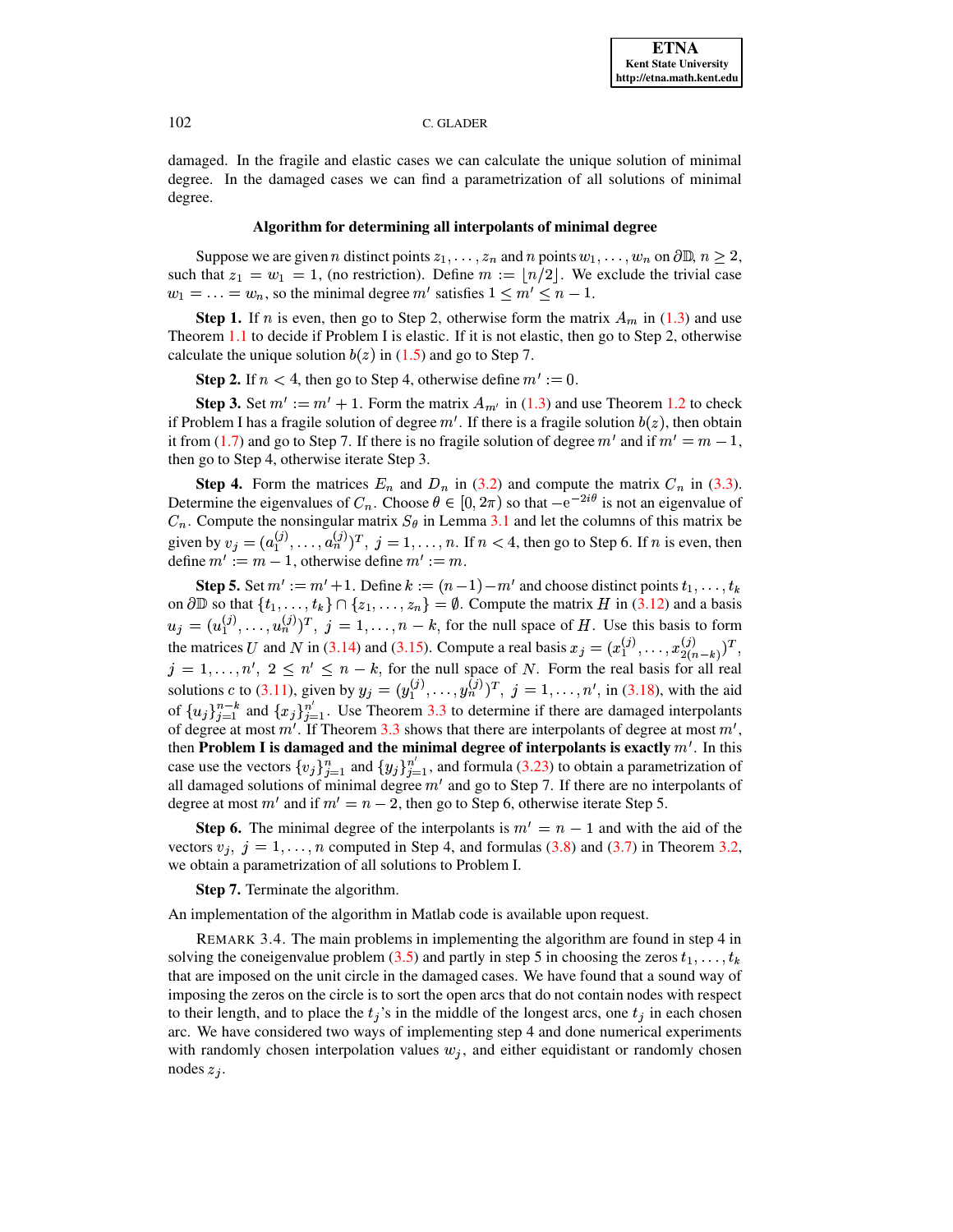a) Suppose first that the nodes  $z_i$  are equidistant and that the  $w_i$  are randomly chosen on the circle. Then it is numerically safe to form the matrix  $C_n$  in [\(3.5\)](#page-9-2) by inverting the Vandermonde matrix  $E_n$ , because we have observed that  $E_n$  has just one singular value  $\sigma = \sqrt{n}$ , so the condition number in the 2-norm is  $\text{cond}(E_n) = 1$ . Furthermore, the matrix  $C_n$  has all its eigenvalues on the unit circle, so in forming the matrix  $S_\theta$  in Lemma [3.1](#page-9-1) we have chosen  $\theta$  so that  $-e^{-i2\theta}$  is in the middle of the longest open arc of the circle that does not contain eigenvalues of  $C_n$ . By this selection we have noticed that the condition number of  $S_\theta$  is quite small for  $n \leq 100$ . We have conducted numerical experiments with  $n = 20, 30, 50$  and 100. For each generated interpolation problem we have, from the numerically obtained parametrization of solutions of minimal degree, randomly chosen 500 solutions and determined the interpolation error for each solution, storing the minimal, maximal and mean interpolation error in a quadruple of the form:  $(n, \text{maximal error}, \text{minimal error}, \text{mean})$ error). For each  $n$  we have taken the averages of all generated quadruples, where attention should be paid to the third and fourth component. We obtained the following results:

$$
(20, 10^{-10}, 10^{-14}, 10^{-12}),
$$
  $(30, 10^{-9}, 10^{-13}, 10^{-11}),$   
 $(50, 10^{-4}, 10^{-8}, 10^{-7}),$   $(100, 10^{-2}, 10^{-6}, 10^{-4}).$ 

To avoid the inversion of  $E_n$  we considered another way of generating  $S_\theta$ . By considering the first equation  $E_n y = D_n \overline{y}$  in [\(3.5\)](#page-9-2), and by separating the real and imaginary parts, we obtain the equation

$$
G\,x=0\,,
$$

where the  $2n \times 2n$  real block matrix G is given by

$$
G=\left[\begin{array}{cc} E_n^{re}-D_n^{re} & -E_n^{im}-D_n^{im}\\ E_n^{im}-D_n^{im} & E_n^{re}+D_n^{re} \end{array}\right]\,.
$$

The notation indicates the use of the real and imaginary parts of  $E_n$  and  $D_n$ , respectively. As a consequence of the fact that  $C_n$  has n linearly independent coneigenvectors associated with the coneigenvalue  $\mu = 1$ , the null space of G is always *n*-dimensional with a real basis  $u_1, \ldots, u_n$ , which is conveniently computed with the matlab command: null (G). Let  $u_k^{(1)}$ be a vector defined by the *n* first components in  $u_k$  and let  $u_k^{(2)}$  be defined by the *n* last components. Defining  $y_k := u_k^{(1)} + i u_k^{(2)}$ ,  $k = 1, \ldots, n$ , we obtain *n* linearly independent coneigenvectors associated to the coneigenvalue  $\mu = 1$ , so we can define  $S_{\theta}$  to be the matrix with columns  $y_1, \ldots, y_n$ . When we have equidistant nodes then, independent of n and  $w_j$ , we have observed that  $S_\theta$  has one singular value  $\sigma = 1$ , so  $\text{cond}(S_\theta) = 1$ . Performing similar numerical experiments as described above with this second approach we obtained the following results:

$$
(20, 10^{-10}, 10^{-14}, 10^{-12}),
$$
  $(30, 10^{-9}, 10^{-13}, 10^{-11}),$   
 $(50, 10^{-5}, 10^{-9}, 10^{-7}),$   $(100, 10^{-3}, 10^{-6}, 10^{-5}),$ 

Our conclusion is that with our implementation both numerical methods described perform in a reliable way for problems with equidistant nodes and  $n \leq 100$ .

b) Next we consider randomly chosen nodes  $z_j$  and interpolation values  $w_j$  on the unit circle. Then the experiments showed that when  $n \geq 20$  it is no longer wise to invert the Vandermonde matrix  $E_n$ . The only reliable option is to compute a real basis for the null space of G, as described above, to define  $S_{\theta}$ . In doing so we obtained, after performing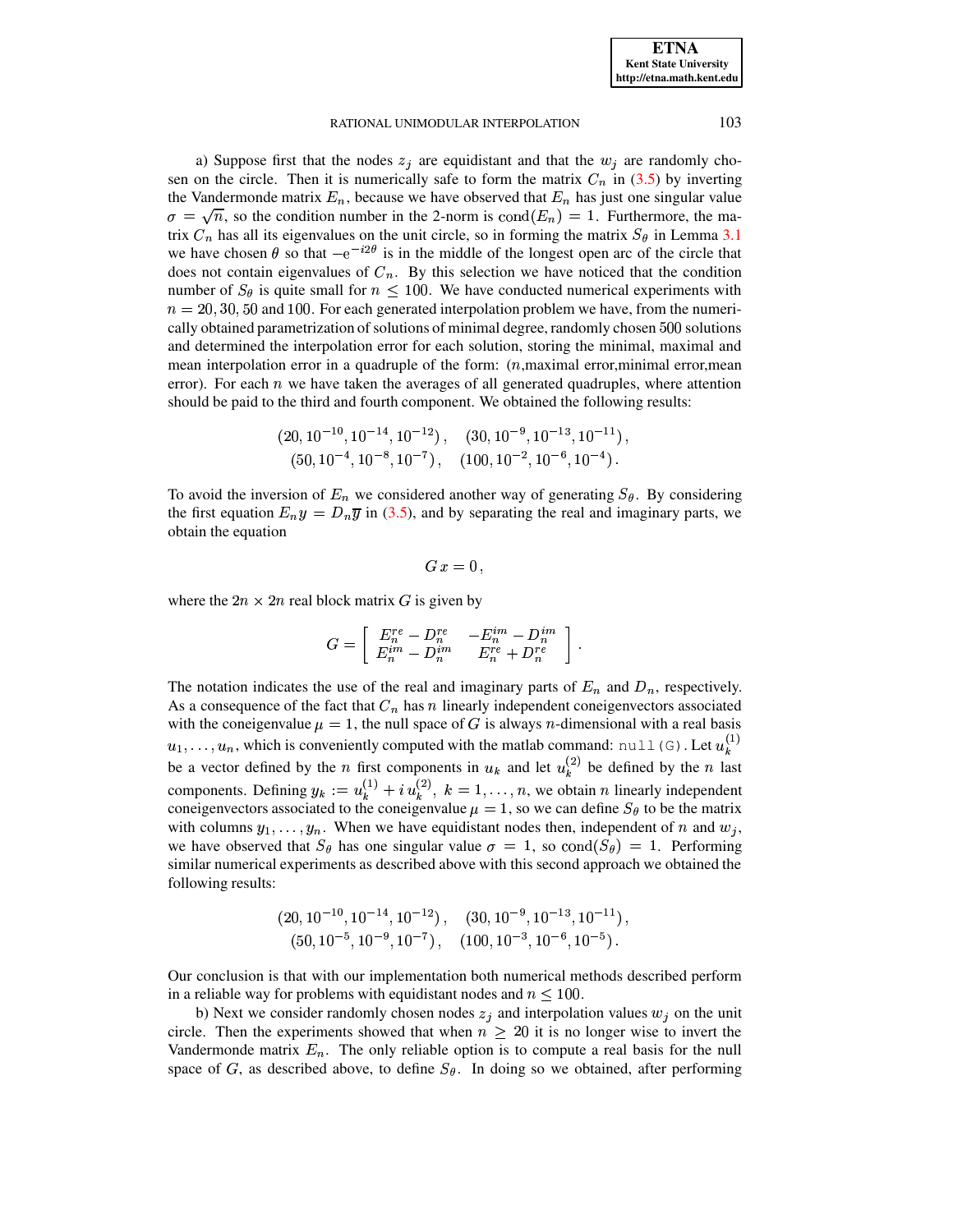numerical experiments:

$$
(20, 10^{-9}, 10^{-13}, 10^{-11}),
$$
  $(30, 10^{-7}, 10^{-10}, 10^{-9}),$   
 $(50, 10^{-4}, 10^{-8}, 10^{-6}),$   $(100, 10^{-3}, 10^{-6}, 10^{-5}).$ 

As a rule one should use the second method to compute  $S_{\theta}$ , and if one has the choice, then equidistant nodes would give two reliable numerical methods for problems with  $n < 100$ . In the experiments above  $n$  was chosen even and  $w_i$  randomly, which almost certainly results in damaged problems with minimal degree  $n/2$ , since the minimal degree  $m'$  generically satisfies  $m' = |n/2|$ . We have also constructed damaged problems where the minimal degree is bigger than  $|n/2|$ , for instance by choosing  $w_1 = \ldots = w_{m'} = 1$  and  $w_{m'+1} = \ldots = w_n \neq w_1$ , and the numerical observation was that the algorithm managed quite satisfactorily in determining the minimal degree when  $n \leq 100$ .

For the interesting subset of interpolating finite Blaschke products the presented algorithm can determine if there are fragile or elastic solutions and in the case of a damaged Problem I it supplies us with a lower bound of the minimal degree of interpolating Blaschke products. The purpose of the following example is to show that the lower bound need not be sharp.

EXAMPLE 3.5. We choose  $n = 4$  and  $z_1 = 1$ ,  $z_2 = i$ ,  $z_3 = -1$ ,  $z_4 = -i$  and  $w_1 = w_2 = 1$ ,  $w_3 = w_4 = -1$ . Our algorithm shows that there is no fragile solution and that the minimal degree of damaged solutions is  $m' = 2$ . Mathematica was used to symbolically compute a parametrization of all solutions to Problem I.

We have chosen  $\theta = 0$  in Lemma 3.1, which gives  $S_0 = C_4 + I_4$ , and explicitly

$$
S_0 = \left[\begin{array}{cccc} \frac{3}{2} - \frac{i}{2} & 0 & \frac{1}{2} + \frac{i}{2} & 0\\ 0 & \frac{3}{2} + \frac{i}{2} & 0 & \frac{1}{2} - \frac{i}{2}\\ \frac{1}{2} + \frac{i}{2} & 0 & \frac{3}{2} - \frac{i}{2} & 0\\ 0 & \frac{1}{2} - \frac{i}{2} & 0 & \frac{3}{2} + \frac{i}{2} \end{array}\right]
$$

Since  $k = (n - 1) - m' = 1$  we impose one pole on the unit circle, which we have chosen to be  $t_1 := (1 + i)/\sqrt{2}$ . The matrices H, U and N in (3.12), (3.14) and (3.15) are given by

$$
H = \begin{bmatrix} 1 & \sqrt{2} \left( \frac{1}{2} + \frac{3i}{2} \right) & 1 + 2i & \sqrt{2} \left( -\frac{1}{2} + \frac{i}{2} \right) \end{bmatrix},
$$
  
\n
$$
U = \begin{bmatrix} \sqrt{2} \left( \frac{1}{2} - \frac{i}{2} \right) & -1 - 2i & \sqrt{2} \left( -\frac{1}{2} - \frac{3i}{2} \right) \\ 0 & 0 & 1 \\ 0 & 1 & 0 \\ 1 & 0 & 0 \end{bmatrix},
$$
  
\n
$$
N = \begin{bmatrix} -\frac{\sqrt{2}}{2} & -2 & -\frac{3\sqrt{2}}{2} & \frac{\sqrt{2}}{2} & -1 & -\frac{\sqrt{2}}{2} \\ 0 & 0 & 0 & 0 & 1 \\ 0 & 0 & 0 & 1 & 0 \\ 0 & 0 & 0 & 1 & 0 \end{bmatrix}.
$$

A real basis in (3.17), of dimension  $n' = 2$ , for the null space of N is given by

$$
\{x_1 = (-3,0,1,0,0,0)^T, x_2 = (-2\sqrt{2},1,0,0,0,0)^T\}.
$$

A real basis for all real solutions  $c$  to  $(3.11)$  is now given by  $(3.18)$ ,

$$
\{y_1 = (-2\sqrt{2}, 1, 0, -3)^T, y_2 = (-3, 0, 1, -2\sqrt{2})^T\}.
$$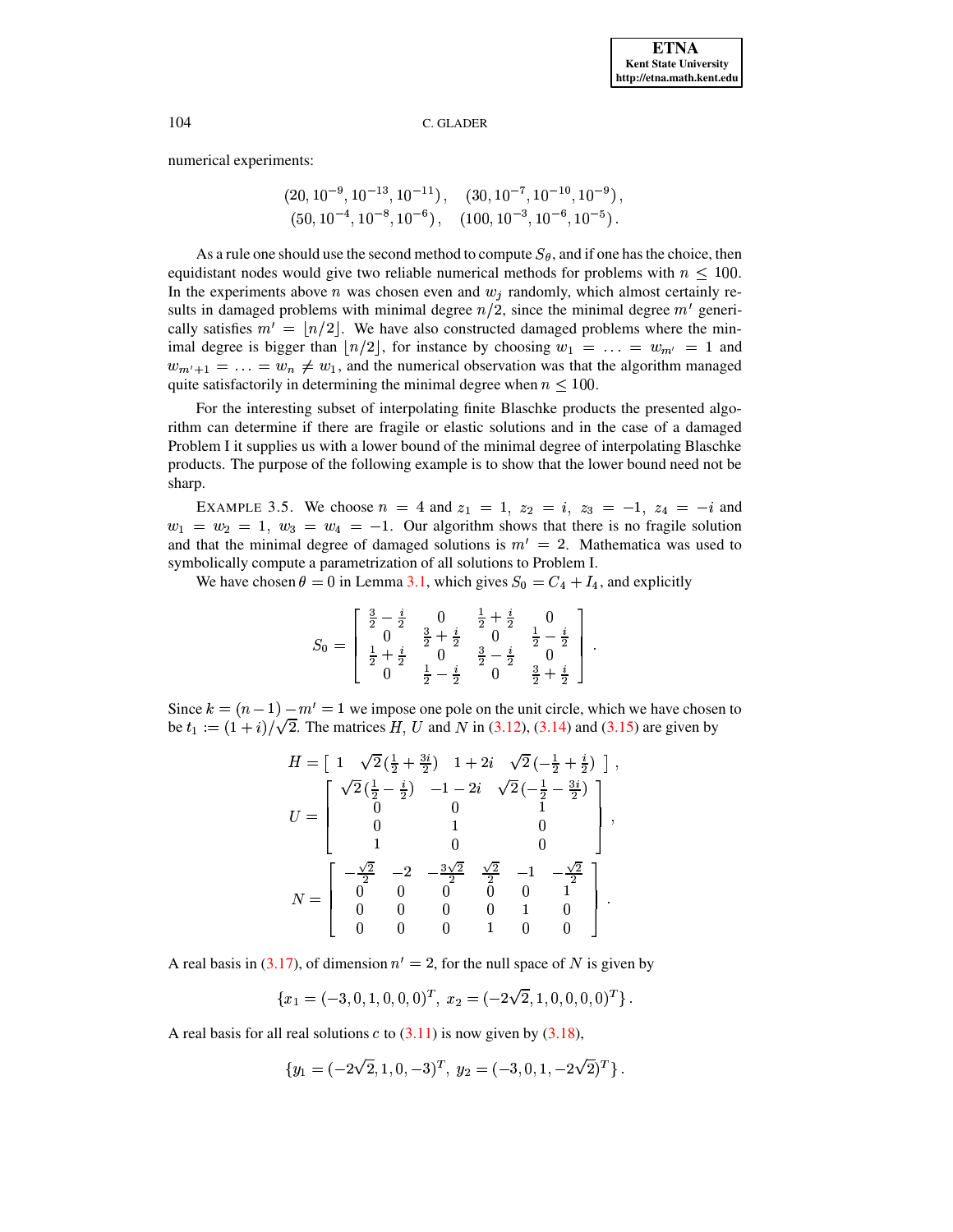The polynomials in  $(3.21)$  are then easily computed,

$$
p_1(z) = (z - (1 + i)/\sqrt{2}) (2 - 4i - (2 + 4i)\sqrt{2} z - (4 + 2i) z^2),
$$
  
\n
$$
p_2(z) = (z - (1 + i)/\sqrt{2}) ((1 - 3i)\sqrt{2} - (2 + 6i) z - (3 + i)\sqrt{2} z^2)
$$

For arbitrary  $\beta_1, \beta_2 \in \mathbb{R}$  we define the polynomial  $p(z)$  in (3.22),

$$
p(z) := \beta_1 \, p_1(z) + \beta_2 \, p_2(z)
$$

It is easy to check that  $p(z)$  has no zeros in  $\{z_1, \ldots, z_4\}$  if and only if  $\beta_1 \neq \pm \beta_2$ . Forming  $b(z)$  in (3.23) we obtain all damaged interpolants of degree  $m' = 2$ ,

$$
b(z) = K_1(\beta_1, \beta_2) \frac{i + K_2(\beta_1, \beta_2) z + z^2}{1 + K_2(\beta_1, \beta_2) z - i z^2}, \quad \beta_1, \beta_2 \in \mathbb{R}, \ \beta_1 \neq \pm \beta_2,
$$

where

$$
K_1(\beta_1, \beta_2) := \frac{(1+3i)\,\beta_1 + (1+2i)\,\sqrt{2}\,\beta_2}{(-2+i)\,\sqrt{2}\,\beta_1 - (3-i)\,\beta_2}
$$

and

$$
K_2(\beta_1, \beta_2) := \frac{(-1 + 3i)\,\sqrt{2}\,\beta_1 - (2 - 4i)\,\beta_2}{(1 + 3i)\,\beta_1 + (1 + 2i)\,\sqrt{2}\,\beta_2}\,.
$$

If  $\beta_1 = \beta_2 \neq 0$ , then  $b(z) \equiv 1$  and if  $\beta_1 = -\beta_2 \neq 0$ , then  $b(z) \equiv -1$ , so both cases give a constant unimodular function that does not interpolate the data. In the case  $\beta_1 = \beta_2 = 0$  the function  $b(z)$  is undefined.

Let  $r_1$  and  $r_2$ , (dependent of  $\beta_{1,2}$ ), denote the zeros of  $b(z)$  when we have chosen  $\beta_1 \neq \pm \beta_2$ . We see from the numerator of  $b(z)$  above that  $r_1 r_2 = i$  must hold and thus we conclude that exactly one of the zeros is in  $\mathbb D$  and the other one is in  $\mathbb C \setminus \overline{\mathbb D}$ . Consequently, there are no interpolating Blaschke products of degree  $m' = 2$ , (they are all of degree  $n - 1 = 3$ ).

Observing that  $K_1(\beta_1, \beta_2) \cdot K_2(\beta_1, \beta_2) = 1 - i$  and that  $|K_1(\beta_1, \beta_2)| = 1$  we obtain a Nevanlinna parametrization of the solutions of minimal degree  $m' = 2$ ,

$$
b(z) = \frac{(1-i) z + e^{i\theta} (i + z^2)}{(1 - i z^2) + e^{i\theta} (1 + i) z}, \quad \theta \in [-\pi, \pi), \ \theta \neq \pm \frac{\pi}{2}
$$

which we already knew should exist by Theorem 2.1. Numerical experiments suggest that when *n* is even the minimal degree is  $m' = n/2$  if and only if the dimension of the null space of N is  $n' = 2$ .

The important subclass of finite Blaschke products still offers difficult and interesting problems: How do we determine the minimal degree of interpolants in the damaged cases in an effective way, and is it possible to construct a parametrization of all such interpolants? These questions are left for future research.

Acknowledgements. The author is indebted to Professor Elias Wegert and Dr. Gunter Semmler for nice discussions and useful comments on the manuscript, as well as to the referees for constructive suggestions that improved the quality of this paper.